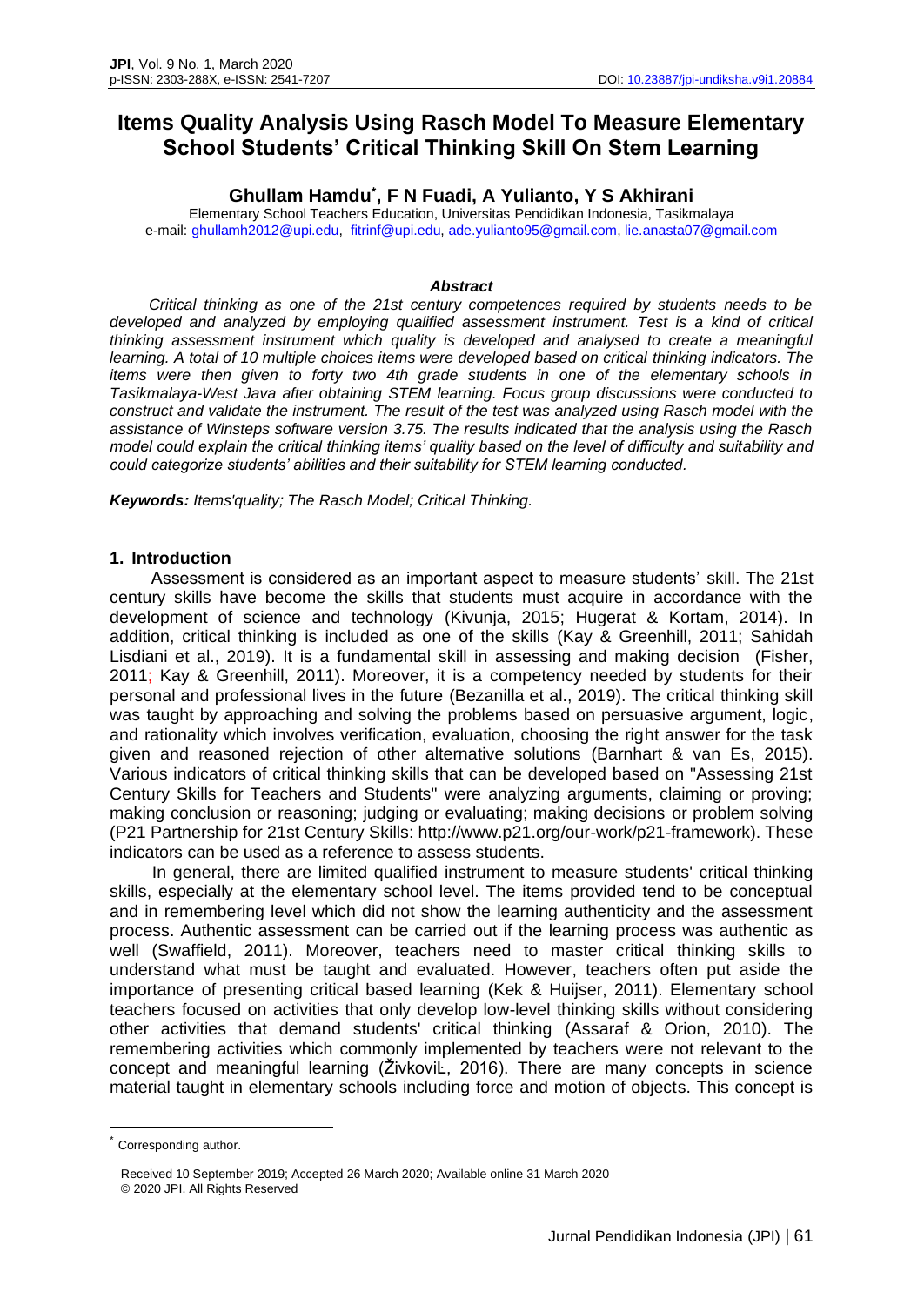one of the most important concepts in teaching Science as it is the basic concept required to understand advanced materials. Force and motion are the basic concepts for studying mechanics at a higher level, especially Newton's laws of motion (Panprueksa et al., 2012). Teaching the concepts of force and object motion requires an integrative approach of Science, Mathematics, and Engineering so that the learning is meaningful for students.

Test result in Indonesia showed a discrepancy between the national and international test instruments (Winarti & Patahuddin, 2017). Indonesia generally acquired the lowest score on international tests such as TIMMS, PIRLS, and PISA compared to other countries. This lack of learning outcomes indicated that some distressing trends in Mathematics and Science. Only a small number of students performed well at TIMSS and PIRLS, while at PISA, there were no students as samples who performed well at level 6 (the highest) in Mathematics or Science from 2009 (Pedro & et.al, 2013). PISA data in 2018 demonstrated that Indonesia only reached level 1 for Mathematics, Science and reading skill (OECD, 2019). The tests presented in those international instruments generally explored higher order thinking skills, more specifically on critical thinking. Therefore, the thinking skill needs to be trained through an appropriate learning process so that more authentic results are obtained. One of the recommendations from PISA was to emphasize integrated learning: integrating different subjects, integrating diverse students, and integrating various learning contexts such as real-life contexts with a variety of resources from the community. These various learning processes need to be designed so that students can be successful authentically.

The implementation of learning by exploring authentic abilities in this study was carried out by applying STEM (Science, Technology, Engineering, and Mathematics) learning. It is expected that the integrated approach of STEM education can support the students in the future to solve real-world problems by applying across disciplines concepts and critical thinking, collaboration, and creativity (Burrows & Slater, 2015). The skill capacity resulted from STEM learning overlaps with the skills needed in 21st century education. Therefore, STEM learning can bridge the gap between education and the skills needed in the 21st century, especially critical thinking skill (Putra & Kumano, 2018).

One of the things that influences the success of STEM learning in schools is the curriculum structure and the skill level and teachers' readiness to teach it (Blackley & Howell, 2015). The STEM learning approach is increasingly popular, but remains challenging and difficult to understand for teachers (Wahono & Chang, 2019; Shernoff et al., 2017). For teachers, content knowledge is the basis for applying STEM approach in the classroom (Putra & Kumano, 2018). However, most teachers had acquired training in only one subject (Honey et al., 2014), and most schools and classes at all levels separate STEM as a specific subject. This is a significant challenge for teachers who are interested in implementing integrated STEM. In the context of elementary education in Indonesia, only science and mathematics are included in 2013 curriculum, while technology and engineering subjects are only a minor part or not included in the curriculum. Although STEM education in elementary schools emphasizes more on Science and Mathematics, STEM can assist students to develop their critical thinking skill. Measuring critical thinking skill demands a good test instrument. A good test instrument must meet several criteria, including having various good items' difficulty level and suitability of the items with the indicators being measured. This test instrument can be used as an assessment to measure elementary school students' critical thinking skill. It is essential to determine the instrument quality. Therefore, to find out the instrument quality, a good instrument analysis is needed.

Learning assessment provides good information for teachers to help students learn better. Beside the tools from the Classical Test Theory (CTT) approach that commonly used by teachers, another approach called objective measurement which based on probability is an alternative tool that can provide a more precise measurement. The Rasch model that provides psychometric analysis technique can be used by teachers to develop test items and to present relevant information related to students' learning assessments (Sumintono, 2018). The analysis of this test instrument using the Rasch model is included in the item response measurement theory. This measurement could explain the interaction between the subjects and the test items. This will make the measurement have more precise and objective results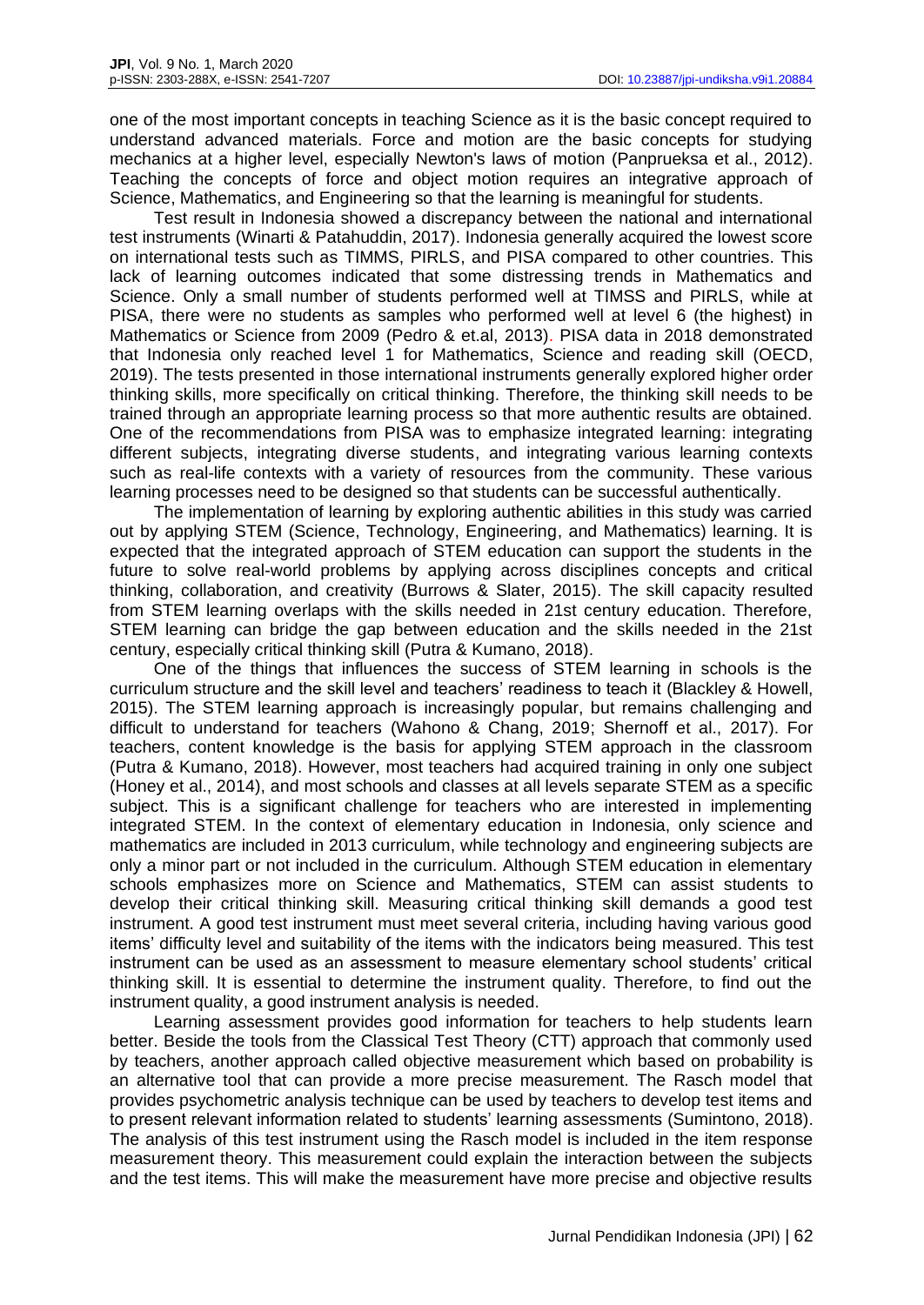(Sumintono & Widhiarso, 2014). Furthermore, the Rasch model is a well-studied measurement approach that models the relationships between item difficulties, people's abilities, and the probability of responses given (Andrich, 1981). The advantage of the Rasch model compared to classical theory is that this model can identify wrong answers from experts, identify improper judgments, and predict missing data based on systematic response patterns (Goodwin & Leech, 2003; Ratna et al., 2017; Fahmina et al., 2019). Using the Rasch model, this study aims to determine the quality of the items in measuring the critical thinking skill of elementary school students and to measure the level of students' critical thinking skill after the students learn using STEM.

## **2. Method**

The data were collected by distributing 10 critical thinking based written multiple choices test items referred to "Assessing 21st Century Skills for Teachers and Students" to 4th grade students in one of the elementary schools in Tasikmalaya, West Java. The test was constructed by adapting the teaching materials and learning processes carried out previously. The written test items were not constructed independently but always accompanied by the construction of other teaching devices such as lesson plans, media, students' worksheets, and teaching materials. The written test with other teaching devices were reviewed by conducting focus group discussions (FGD) with STEM learning development team to compile and validate the instruments. The acquired suitability of teaching material and the scope of the learning process from the FGD is the final result of the instrument validation process. The test was given to students after they took part in STEM learning. The test results of these students were then analyzed using the Rasch Model. The Rasch Model software application used is Winsteps 3.75. The process of analyzing the data is illustrated in Figure 1. The description of the result of the written test development form is illustrated in Table 1.

| <b>Test Items Construction Form</b>      | <b>Result</b>                                                                                               |
|------------------------------------------|-------------------------------------------------------------------------------------------------------------|
| Kinds of the written test                | Multiple choices (A, B, C, and D)                                                                           |
| Items number                             | 10 items                                                                                                    |
| Higher order thinking skill              | Critical thinking (based on "Assessing 21 <sup>st</sup> Century<br><b>Skills for Teachers and Students)</b> |
| The analyzed critical thinking indicator | Making conclusion, analyzing, analyzing and claiming,<br>claiming, evaluating.                              |
| Teaching material                        | Force and motion of objects                                                                                 |
| Participants as the primary data sources | 42 fourth grade students in an elementary school in<br>Tasikmalaya, West Java                               |
| Secondary data sources                   | Observation result of STEM learning and the result of<br>teachers' interview                                |
| The duration to finish the task &        | 20 minutes (08.00-08.20)                                                                                    |
| Situation during the test                | Done in the following day after the STEM-based<br>learning implemented                                      |

| <b>Table 1.</b> The Result of Written Test Construction |  |
|---------------------------------------------------------|--|
|---------------------------------------------------------|--|

The Rasch Model was used to analyze the written test results related to students' critical thinking skill indicators after the implementation of STEM-based learning and identify the use of constructed written test items. Other description result was the STEM learning process used to help explaining the result Winsteps 3.75 display. The analysis was done analytically by describing Wright map and table generated and displayed from *Winteps* software 3.75. One of the main components of Rasch's analysis is the Wright map that visually depicts the relationship between people and the question items (Wilson, 2008).

The person-infit and person-outfit statistics from the Rasch model were used as person fit statistics to detect deviant responses (Widhiarso & Sumintono, 2016). Based on the person-fit scores, participants had three categories. They were classified as high, medium and low from their skill analysis. On the other hand, the person-fit score for the quality of the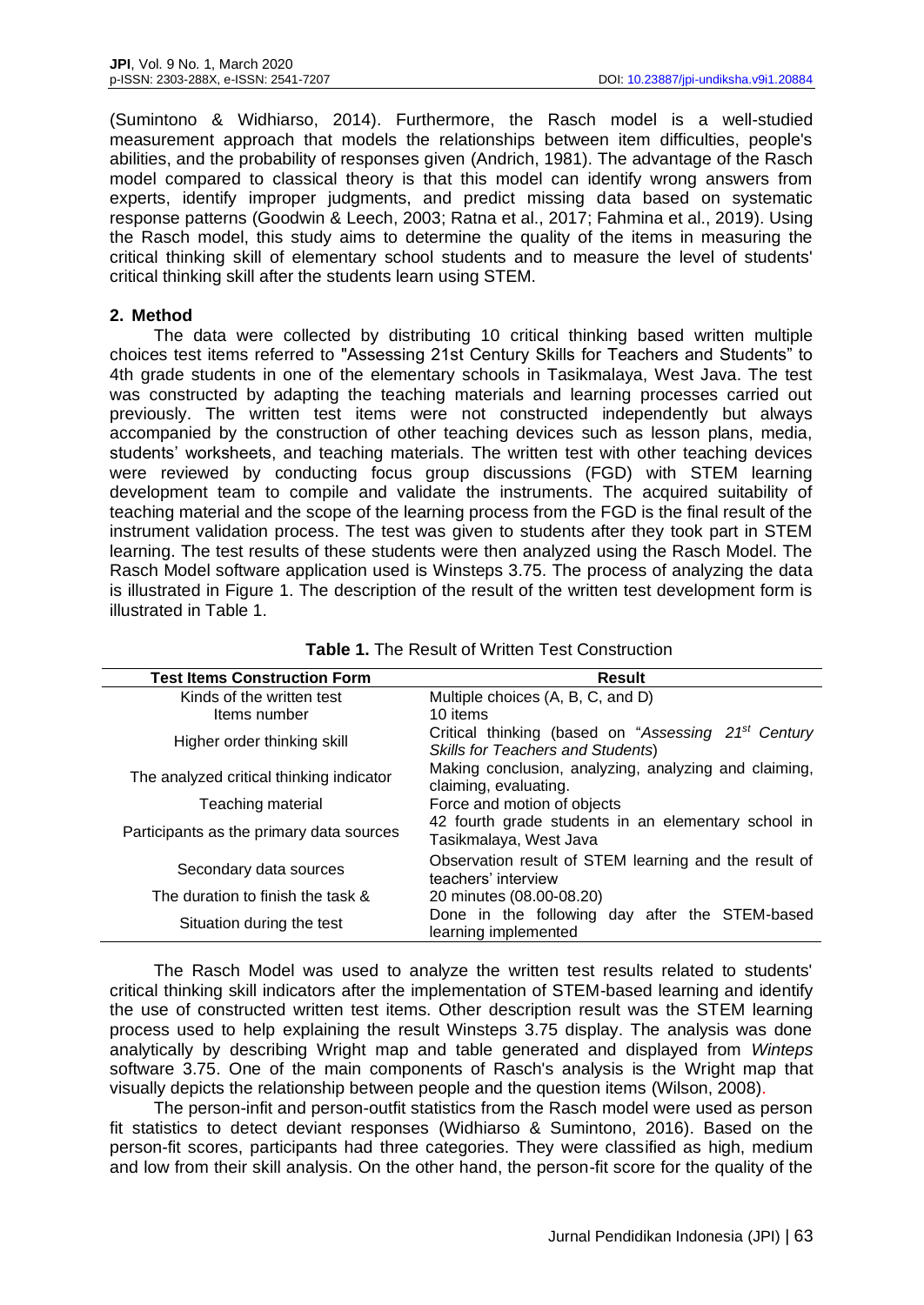items was based on the chosen answer to the written test items given to the students. Analysis was then carried out to critical thinking indicators related to students' chosen answers in the written test result.



**Figure 1.** The Data Analysis Process

# **3. Result and Discussion**

Developed critical thinking written test indicators are listed in Table 2. The development of these test items was conducted through an intensive FGD process by deriving from the curriculum at first. Therefore, the materials to be discussed during the learning could be obtained which then became the basis for making test items. The determined critical thinking indicators were then employed to make written test in the form of multiple choices items with the number of items for each critical thinking indicator was different. The unequal item number for every indicator was based on several things, including time needed to construct the item, similarity of the items model developed within the scope, and the depth of material presented as problems. The time allotment to do every item was similar for every item. Thus, students are expected to answer the questions with a more measured time. Question items with similar intention to measure were selected based on the comprehensiveness. This was related to the depth of the materials. Items which were not depth enough and derived from low-level thinking skill were eliminated by integrating them with higher-level thinking items. The illustration of the items in the form of Wright map is presented in Figure 2.

| <b>Critical Thinking Indicators</b> | <b>Item Number</b> |
|-------------------------------------|--------------------|
| Making conclusion                   |                    |
| Analyzing                           | 2 and              |
| Analyzing and Claiming              |                    |
| Claiming                            | 4, 5, and 8        |
| Evaluating                          | 6,9, and 10        |

| <b>Table 2.</b> The Indicators of The Items |  |  |  |  |  |
|---------------------------------------------|--|--|--|--|--|
|---------------------------------------------|--|--|--|--|--|

In Figure 2, the Wright map illustrates the distribution of students' abilities and the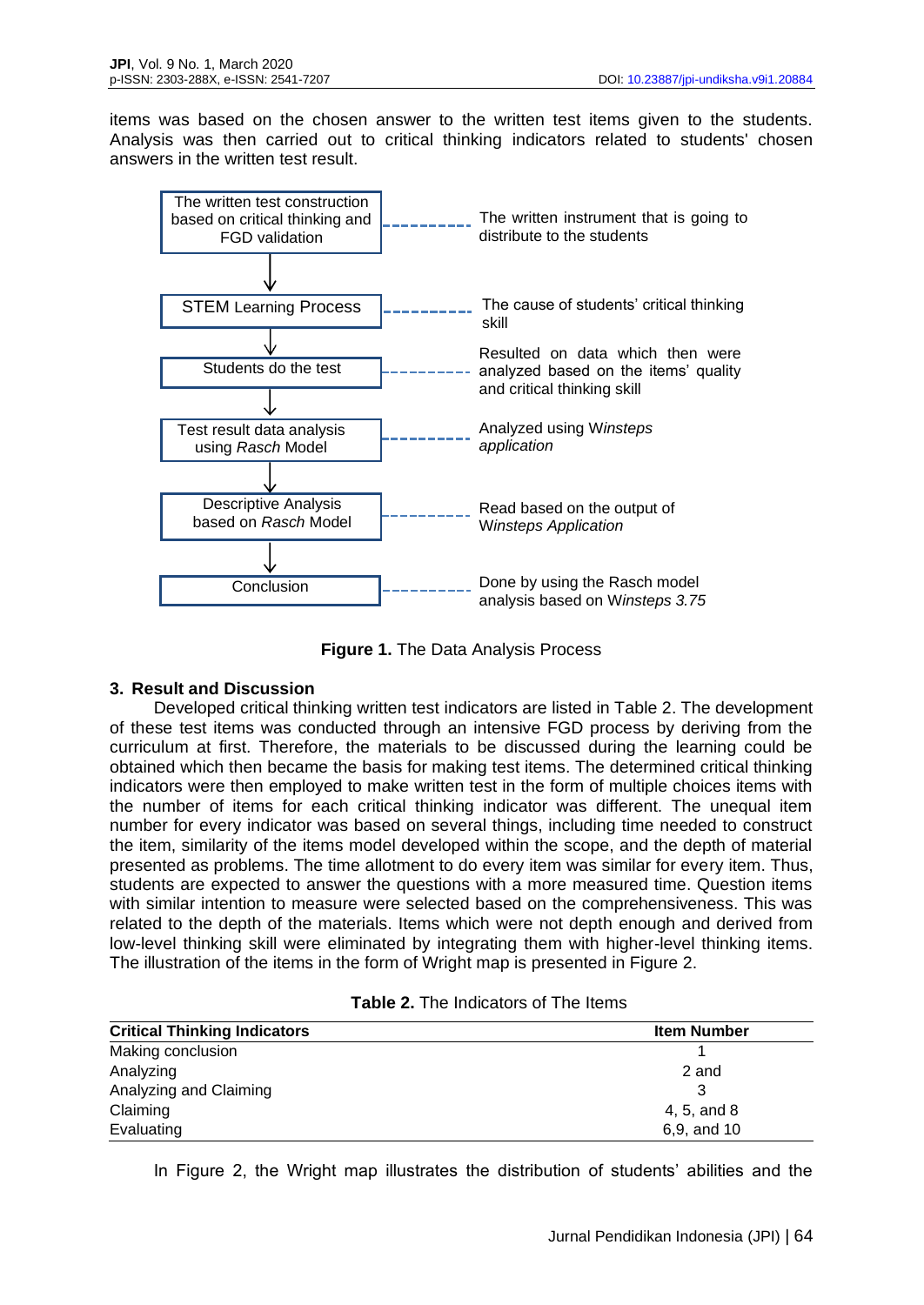items' difficulty level with similar scale. The left side of the Wright map illustrates the distribution of students' abilities. P05 student acquired the highest level of ability with a logit value above the standard deviation (T) which shows different high intelligence (outliers), while P15 student with a logit value below the T limit indicates a very low ability. On the other hand, the right side of Wright map illustrates the distribution of items' difficulty. Item number I8 was categorized in the highest difficult level with a logit value beyond the T limit. This indicated that the probability to work on the item correctly was very small. Item number I8 with the other two items belonged to the claiming indicator. However, based on the Wright's map, the distribution items in this level was varied. Item number I8 was categorized as difficult level, number I5 was medium and number I4 was regarded as an item that could be answered by most of the students. Nevertheless, there were 9 students who could not answer the question. This signified that there were approximately 21% out of 42 students who thought that item number I4 (item with low difficulty based on the Wright's map) was challenging to answer correctly. These 21% of the students based on the distribution in Wright's map generally thought that some of the questions presented were difficult. Wright's map shows that there were questions in evaluating indicator (I6, I9 and I10) possessed almost similar difficulty level. On the other hand, only one student (P05) having good ability was able to answer all the questions presented. The distribution in this Wright map was a general description but it could provide quite clear interpretations regarding the items' difficulty level. Further analysis of the Wright map is explained using a more analytical table based on the distribution of the written test items' difficulty constructed and the distribution of students' abilities from the written test result



**Figure 2.** Wright Map: The Distribution of Students' Skill and Items' Difficulty Level with Similar Scale

## *Items' Difficulty Level Analysis (Item Measure)*

Table 3 presents several columns that provide information about each item's difficulty level. The classification of the items' difficulty level was based on the combination of standard deviation (SD) value and the average logit value (Sumintono & Widhiarso, 2015). The categories were tough items with logit value greater than 1SD; difficult items with logit value of 0.0 +1 SD; easy items with logit value of 0.0 -1 SD; and very easy items with logit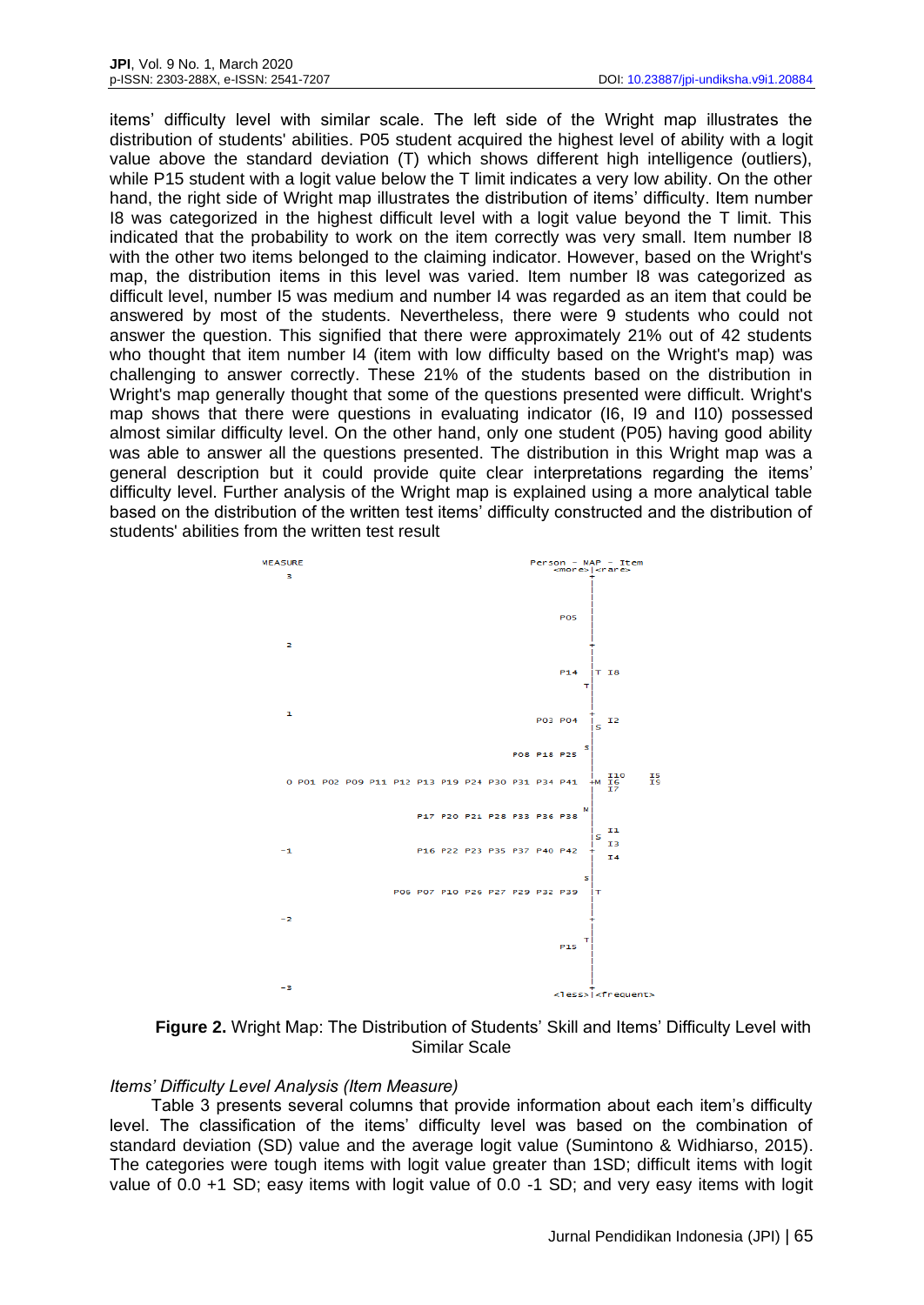value smaller than -SD.

| ENTRY<br>I NUMBER          | TOTAL<br>SCORE                                                 | <b>TOTAL</b><br>COUNT                              | MEASURE                                                                       | MODEL<br>S.E.                                                            | <b>MNSQ</b>                                                             | INFIT<br>ZSTD                               | <b>MNSQ</b>                                                                                 | OUTFIT<br>ZSTD <sup>I</sup>                                             | <b>PT-MEASURE</b><br>CORR.                                         | EXP.                                                               | <b>EXACT</b><br>OBS%                                                         | MATCH<br>EXP%                                                                | Item                                                                                         |
|----------------------------|----------------------------------------------------------------|----------------------------------------------------|-------------------------------------------------------------------------------|--------------------------------------------------------------------------|-------------------------------------------------------------------------|---------------------------------------------|---------------------------------------------------------------------------------------------|-------------------------------------------------------------------------|--------------------------------------------------------------------|--------------------------------------------------------------------|------------------------------------------------------------------------------|------------------------------------------------------------------------------|----------------------------------------------------------------------------------------------|
| 825<br>10<br>$\frac{6}{9}$ | $\frac{6}{10}$<br>16<br>16<br>17<br>17<br>18<br>23<br>25<br>27 | $42422$<br>$4222$<br>$4222$<br>$422$<br>$42$<br>42 | 1.64<br>.91<br>.12<br>.12<br>.01<br>.01<br>$-.11$<br>$-.67$<br>$-.90$<br>1.13 | .47<br>.39<br>.34<br>.34<br>.34<br>.34<br>$.34$<br>$.34$<br>$.34$<br>.35 | 1.21<br>.96<br>1.10<br>.97<br>1.09<br>1.14<br>.75<br>.86<br>1.02<br>.91 | $-.11$<br>$-2.3$<br>$-1.2$<br>.217<br>$-.6$ | .7 1.29<br>.92<br>.8 1.07<br>$-.2 1.14$<br>.8 1.12<br>1.1 1.20<br>.68<br>.81<br>1.04<br>.90 | .7<br>$-.2$<br>.4<br>.8<br>.7<br>1.1<br>$-2.0$<br>$-1.1$<br>.3<br>$-.4$ | .12<br>.41<br>.30<br>.38<br>.28<br>.23<br>.64<br>.52<br>.34<br>.44 | .33<br>.37<br>.38<br>.38<br>.38<br>.38<br>.38<br>.37<br>.37<br>.36 | 83.3<br>76.2<br>59.5<br>73.8<br>71.4<br>71.4<br>78.6<br>73.8<br>69.0<br>71.4 | 86.5<br>78.5<br>68.3<br>68.3<br>66.7<br>66.7<br>66.3<br>66.7<br>67.6<br>69.5 | <b>I8</b><br>IZ<br><b>I5</b><br><b>I10</b><br><b>I6</b><br>I9<br>I7<br>I1<br><b>I3</b><br>I4 |
| <b>MEAN</b><br>S.D.        | 17.5<br>6.1                                                    | 42.0<br>.0                                         | .00.<br>.78                                                                   | .04                                                                      | .36 1.00<br>.13                                                         | 1.0                                         | $-.11.02$<br>.18                                                                            | $\frac{0}{2}$                                                           |                                                                    |                                                                    | 72.9<br>5.9                                                                  | 70.5<br>6.3                                                                  |                                                                                              |

|  | Table 3. The Items' Statistics: Measure Order |  |
|--|-----------------------------------------------|--|
|  |                                               |  |

Based on data in Table 3 presented above, the result of the items analysis can be grouped as follows: 1) tough items group for item no. 8 (I8), and item no. 2 (I2); 2) difficult items group for item no. 5 (I5), item no. 10 (110), item no. 6 (I6), and item no. 9 (I9); 3) easy items group for item no. 7 (I7), and item no. 1 (I1); 3) very easy items group for item no. 3 (I3), and item no. 4 (I4).

From the description above (data in Table 1 and Table 2), it can be implied that there were different difficulty levels for each item in the same indicator.

| <b>Critical Thinking Indicators</b> | <b>Item Number</b> | <b>Difficulty Level</b> |
|-------------------------------------|--------------------|-------------------------|
| <b>Making Conclusion</b>            |                    | Easy                    |
| Analyzing                           | 2<br>7             | Tough Easy              |
| Analyzing and Claiming              | 3                  | Very Easy               |
|                                     | 4                  | Very Easy               |
| Claiming                            | 5                  | <b>Difficult</b>        |
|                                     | 8                  | Tough                   |
|                                     | 6                  | <b>Difficult</b>        |
| Evaluating                          | 9                  | <b>Difficult</b>        |
|                                     | 10                 | <b>Difficult</b>        |

**Table 4.** Items' Difficulty Levels

The items' difficulty level within an indicator based on the results of the test are different. Similar items' difficulty level for students to answer the questions about critical thinking was in evaluating indicator. These results indicated that the items' type for each number given has equal weight for the students. On the contrary, the items given in claiming indicator possessed different difficulty level within the indicator. This showed that the written test items given had different difficulty weight for each item even though they were in the same critical thinking indicator. The differences among the difficulty level indicated that the items developed did not have difficulty level consistency even though they were in the same indicator. Moreover, it is possible for the items developed after being tested on students to have different perceptions. The difficulty level categories can be obtained after field trials. Therefore, it was very possible that the result of the filed trial had different or similar level of difficulty within the common indicator.

The determination of the items' difficulty level using Rasch analysis was not based on similar percentage distribution as in the case using conventional analysis. In conventional analysis, the categorization of items' difficulty level was conducted by using the percentage of upper, lower and middle limits. The 25% were categorized for difficult and easy items and 50% for medium questions. The division of this percentage was usually done by directly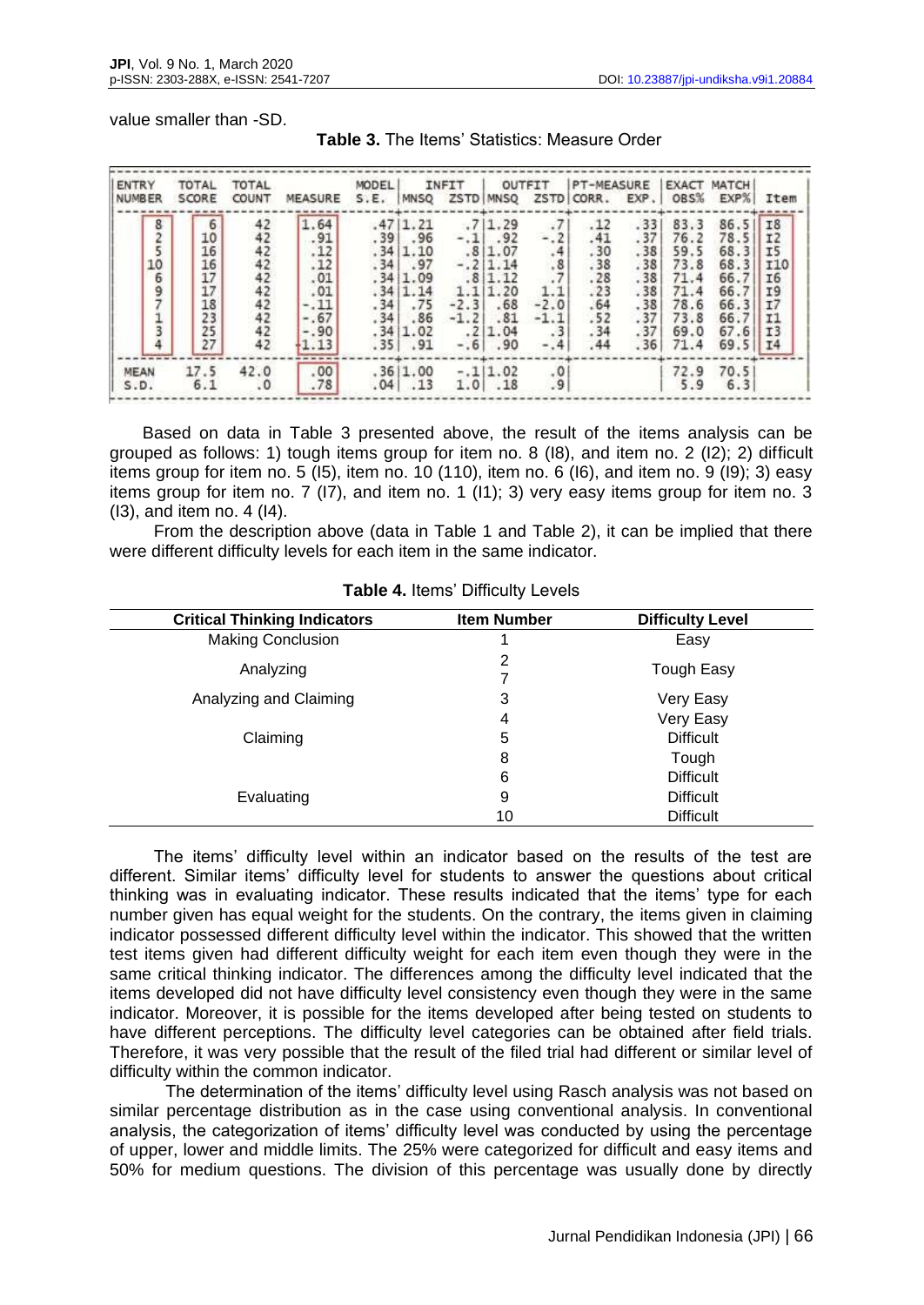arranging students using normal curve. The normal curve showed the ideal condition for the items quality which must meet the criteria for a balanced number of items based on percentages (Arikunto, 2012). For example, 25% each for a number of easy and difficult items and 50% for a number of medium items. However, Rasch's calculation is largely determined by the result of students' responses / answers to the problem. Therefore, it is common that the result of this study indicating no standard calculation of the items' percentage of questions for every difficulty level category. The results of Rasch's analysis were real based on the students' responses or answers. The closer the items to the normal curve distribution, the more proportional the distribution of the items according to the level of difficulty. If we put the data in Table 4 in percentage, the result would be 20% items were tough; 40% items were difficult; 20% items were easy; and 20% items were very easy. If we use this percentage, the distribution of the items was nearly resembling the normal curve with an assumption that there was a proportion of normal difficulty items. If we put them in normal proportion, there would be 20% items were tough, 30% items each were difficult and easy and 20% items were very easy. Further Rasch's analysis to test the suitability of the difficulty level for each item will be presented as followed.

## *3.2 The Items' Suitability (Item Fit Order)*

The item fit level can be seen by using three criteria, namely outfit means-square value (Outfit MNSQ), Outfit Z-Standard (Outfit ZSTD), and Point Measure Correlation (PT-Measure Corr) (Boone et al., 2014; Bond & Fox, 2015; Sumintono & Widhiarso, 2015). The criteria employed to check the fitness of the items that were not appropriate (outlier or misfit)) were 1) the value of outfit means-square (Outfit MNSQ) received: 0.5 <MNSQ <1.5; 2) Outfit Z-Standard (Outfit ZSTD) value received: -2.0 < ZSTD < +2.0; 3) Point Measure Correlation (PT-Measure Corr) Value: 0.4 <PT-Measure Corr <0.85 (Bone et al, 2014).

In Table 5, the MNSQ scores for all items were accepted and the ZSTD values for all questions were also accepted, but only item 1, 2, 4, and 7 are accepted in the PT-Measure Corr values.

| <b>ENTRY</b>  | <b>TOTAL</b>                          | TOTAL                                                              |                                                                                      | MODEL                                         |                                                                                           | INFIT <sub>I</sub>                                          |                                                                                              | OUTFIT                           | <b>PT-MEASURE</b>                                                                                         |                                                                    |                                                                              | <b>EXACT MATCH</b>                                                           |                                                                                                   |
|---------------|---------------------------------------|--------------------------------------------------------------------|--------------------------------------------------------------------------------------|-----------------------------------------------|-------------------------------------------------------------------------------------------|-------------------------------------------------------------|----------------------------------------------------------------------------------------------|----------------------------------|-----------------------------------------------------------------------------------------------------------|--------------------------------------------------------------------|------------------------------------------------------------------------------|------------------------------------------------------------------------------|---------------------------------------------------------------------------------------------------|
| <b>NUMBER</b> | SCORE                                 | COUNT                                                              | MEASURE                                                                              | S.E.                                          | <b>MNSO</b>                                                                               |                                                             | ZSTD MNSO                                                                                    |                                  | ZSTD CORR.                                                                                                | EXP.                                                               | OBS%                                                                         | EXP%                                                                         | Item                                                                                              |
| 8905          | 6<br>$\frac{16}{17}$<br>1625073<br>18 | 42<br>42<br>42<br>$^{42}_{42}$<br>42<br>$42$<br>$42$<br>$42$<br>42 | 1.64<br>.01<br>.12<br>.01<br>$: \frac{12}{90}$<br>.91<br>$-1.13$<br>$-.67$<br>$-.11$ | .47<br>.34<br>$.39$<br>$.35$<br>$.34$<br>.34' | 11.21<br>.34 1.14<br>.97<br>.34(1.09)<br>.34 1.10<br>.34 1.02<br>.96<br>.91<br>.86<br>.75 | $\begin{array}{c} -1 \\ -1.8 \\ -1.2 \end{array}$<br>$-2.3$ | .71.29<br>1.11.20<br>$-.2$ 1.14<br>.8 1.12<br>.8 1.07<br>.2 1.04<br>.92<br>.90<br>.81<br>.68 | .7 A<br>1.1B<br>.7 D<br>$-1.1 b$ | .12<br>.23<br>.8 C.38 <br>.28<br>.4 E.30 <br>.3 e.34<br>$-.2$ d $.41$<br>$-.4 c.44$<br>.52<br>$-2.01a.64$ | .33<br>.38<br>.38<br>.38<br>.38<br>.37<br>.37<br>.36<br>.37<br>.38 | 83.3<br>71.4<br>73.8<br>71.4<br>59.5<br>69.0<br>76.2<br>71.4<br>73.8<br>78.6 | 86.5<br>66.7<br>68.3<br>66.7<br>68.3<br>67.6<br>78.5<br>69.5<br>66.7<br>66.3 | 18<br><b>I9</b><br><b>I10</b><br><b>I6</b><br>I5<br><b>I3</b><br>T <sub>2</sub><br>T4<br>11<br>T7 |
| MEAN<br>5.D.  | 17.5<br>6.1                           | 42.0<br>$\cdot$ 0                                                  | .00<br>.78                                                                           | .04                                           | .36 1.00<br>.13                                                                           |                                                             | $-.11.02$<br>1.01.18                                                                         | $\frac{0}{9}$                    |                                                                                                           |                                                                    | 72.9<br>5.9                                                                  | 70.5<br>6.3                                                                  |                                                                                                   |

**Table 5.** Items' Statistics: Misfit Order

From the description and the table above, items number 1, 2, 4, and 7 met the MNSQ, ZSTD, and PT-Measure Corr values. On the other hand, items number 3, 5, 6, 8, 9, and 10 only meet the MNSQ and ZSTD values. If the items did not fulfil all the three criteria (MNSQ, ZSTD, and Pt. Measure Corr), it can be concluded that the questions were not good enough so that they need to be repaired or replaced (Boone et al., 2014; Bond & Fox, 2015). Therefore, referring to that statement, all items analyzed had accepted difficulty level and were worth to be maintained since not all categories were not met. The result of this Rasch analysis showed that there were various levels of difficulty according to Table 4. By using this test, the items constructed have appropriate difficulty level based on data presented in Table 4 which had four levels, namely tough, difficult, easy and very easy. Good test items could identify students' various abilities with diverse levels of difficulty. If the test level of difficulty is high, it can be confirmed authentically that students cannot answer correctly or do not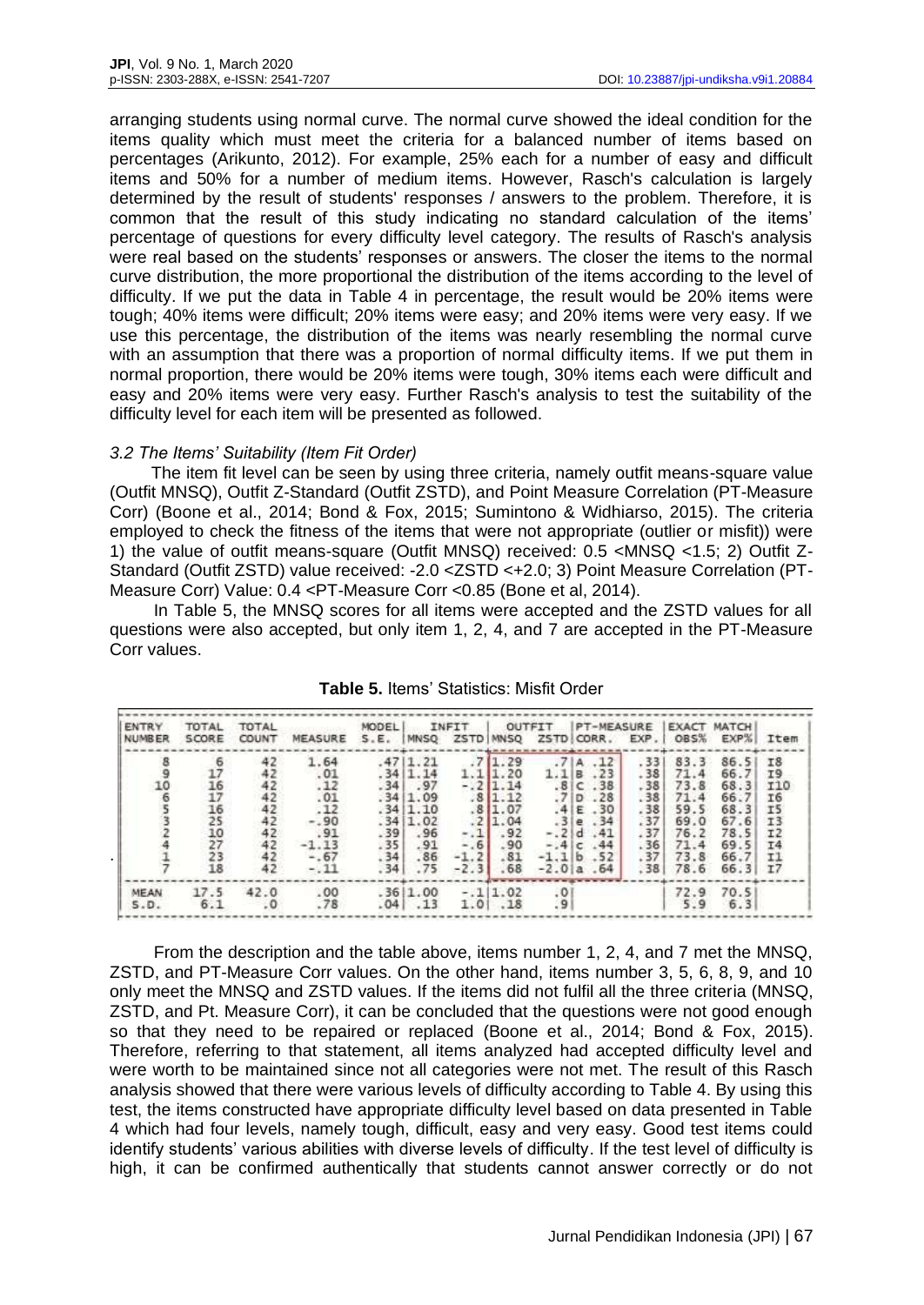understand the questions given. However, if the test difficulty level is low, it can be confirmed authentically that many students can answer correctly or easily. The analysis of the Rasch model based on the above result can determine the validity of a test well (Baghaei & Amrahi, 2011).

The result presented were based on the teaching material related to STEM learning that was carried out. Referring to the data, the test items were appropriate to be used to identify students' critical thinking skills in the learning process carried out previously. However, the difficulty level of this written test items would be different if it was carried out to other students in different schools and conducted by different teachers. The result obtained would be similar if the test was given to students and teachers with similar characteristics. For example, similar school cluster characteristic and the teachers' level of understanding of STEM learning. Therefore, it is important to conduct trials on other research by applying different methods to be more reliable. To see whether any differences or similarities resulted from the implementation of STEM learning and the critical thinking based written test items.

## *3.3 Students' Critical Thinking Level Analysis (Person Measure)*

Beside analyzing critical thinking items and their indicators, an analysis of students' abilities in working on written test questions was conducted. The students' critical thinking skill level can be identified through their work on written test items since it provided information about the effectiveness of STEM-based learning implementation carried out previously. Therefore, the result of this analysis can provide more effective recommendations in helping students during the learning process, especially STEM learning process carried out previously. The data on the students' skill level is presented in Table 6.

| ENTRY<br><b>INUMBER</b> | <b>TOTAL</b><br>SCORE    | <b>TOTAL</b><br><b>COUNT</b> | MEASURE | MODEL I<br>S.E. MNSQ |                                    | INFIT     | <b>ZSTD MNSQ</b>                                                              | OUTFIT          | <b>PT-MEASURE</b><br>ZSTD CORR. | EXP. | <b>EXACT MATCH</b><br>085% | EXP%       | Person          |
|-------------------------|--------------------------|------------------------------|---------|----------------------|------------------------------------|-----------|-------------------------------------------------------------------------------|-----------------|---------------------------------|------|----------------------------|------------|-----------------|
|                         |                          |                              |         |                      |                                    |           |                                                                               |                 |                                 |      |                            |            |                 |
| s                       | $\overline{9}$           | 10                           | 2.44    | 1.09                 | .65                                | $-.2$     | .30                                                                           | $-.5$           | .70                             | .25  | 90.0                       | 90.0       | <b>POS</b>      |
| 14                      | $\overline{\mathbf{8}}$  | 10                           | 1.55    |                      | .84 1.04                           | .3        | .83                                                                           | .0 <sub>1</sub> | .33                             | .32  | 70.0                       | 80.4       | P14             |
| $\overline{\mathbf{3}}$ | $\overline{\mathcal{I}}$ | 10                           | .94     |                      | .7411.05                           |           | .311.19                                                                       | .6              | .24                             | .34  | 80.0                       | 73.3       | PO3             |
| 4                       | $\overline{z}$           | 10                           | .94     | .74                  | .69                                | $-9.9$    | .62                                                                           | $-0.9$          | .71                             | .34  | 80.0                       | 73.3       | <b>PO4</b>      |
| $\mathbf{s}$            | 6                        | 10                           | .44     |                      | .69 1.34                           |           | 1.3 1.51                                                                      | 1.6             | $-.10$                          | .35  | 60.0                       | 67.71      | <b>PO8</b>      |
| 18                      | 6                        | 10                           | .44     |                      | .69 1.11                           |           | .5 1.19                                                                       | .7              | .20                             | .35  | 60.0                       | 67.7       | <b>P18</b>      |
| 25                      | 6                        | 10                           | .44     | .69                  | .85                                | $-.51$    | .84                                                                           | $-.41$          | .52                             | .35  | 80.0                       | 67.7       | P <sub>25</sub> |
| $\mathbf{1}$            | $\overline{\mathbf{5}}$  | 10                           | $-.02$  | .67                  | .91                                | $-.4 $    | .88                                                                           | $-.4$           | .46                             | .34  | 70.0                       | 62.8       | <b>P01</b>      |
| $\overline{2}$          | $\overline{5}$           | 10                           | $-.02$  | .67                  | .94                                |           | $-.21.91$                                                                     | $-.31$          | .43                             | .34  | 70.0                       | 62.8       | <b>P02</b>      |
| $\overline{9}$          | $\frac{5}{5}$            | 10                           | $-.02$  |                      | .67 1.11                           |           | .6 1.09                                                                       | 41              | .22                             | .34  | 70.0                       | 62.8       | <b>P09</b>      |
| 11                      |                          | 10                           | $-.02$  | .67                  | .72                                | $-1.4$    | .67                                                                           | $-1.3$          | .69                             | .34  | 90.0                       | 62.8       | P11             |
| 12                      | $\overline{5}$           | 10                           | $-.02$  | .67                  | .72                                | $-1.4$    | .67                                                                           | $-1.3$          | .69                             | .34  | 90.0                       | 62.8       | P12             |
| 13                      | <b>umunum</b>            | 10                           | $-.02$  | .67                  | .89                                | $-.51$    | .86                                                                           | $-.5$           | .49                             | .34  | 90.0                       | 62.8       | P13             |
| 19                      |                          | 10                           | $-.02$  | .67                  | .90                                | $-, 4$    | .84                                                                           | $-.5$           | .49                             | .34  | 50.0                       | 62.8       | <b>P19</b>      |
| 24                      |                          | 10                           | $-.02$  | .67                  | .97                                | $-.1$     | .92                                                                           | $-.2$           | .40                             | .34  | 50.0                       | 62.8       | <b>P24</b>      |
| 30                      |                          | 10                           | $-.02$  |                      | $.67 \mid 1.37$<br>$.67 \mid 1.05$ |           | $1.71.52$<br>$31.20$                                                          | 1.8             | $-.13$                          | .34  | 50.0                       | 62.8       | <b>P30</b>      |
| 31                      |                          | 10                           | $-.02$  |                      |                                    |           |                                                                               | .8              | .24                             | .341 | 70.0                       | 62.8       | <b>P31</b>      |
| 34                      |                          | 10                           | $-.02$  |                      | .671.06                            |           | $\begin{array}{ c} 4 & 1.03 \\ -9 & 1.18 \end{array}$                         | .21             | .28                             | .34  | 70.0                       | 62.8       | P34             |
| 41                      | $\tilde{\mathbf{s}}$     | 10                           | $-.02$  |                      | .671.17                            |           |                                                                               | .7              | .14                             | .34  | 50.0                       | 62.8       | P41             |
| 17                      | á.                       | 10                           | $-.47$  | .68                  | .66                                |           | $-1.6$ . $61$                                                                 | $-1.3$          | .73                             | .33  | 90.0                       | 66.2       | P17             |
| 20                      | 4                        | 10                           | $-.47$  | .68                  | .95                                |           | $-.2 1.35$                                                                    | 1.1             | .28                             | .331 | 90.0                       | 66.2       | <b>P20</b>      |
| 21                      | $\Delta$                 | 10                           | $-.47$  | .681                 | .69                                | $-1.51$   | .64                                                                           | $-1.2$          | .70                             | .331 | 90.0                       | 66.2       | P21             |
| 28                      | $\ddot{a}$               | 10                           | $-.47$  |                      | .68 1.10                           |           | .511.02                                                                       | $\cdots$ 2      | .23                             | .331 | 50.0                       | 66.2       | P28             |
| 33                      | ä                        | 10                           | $-.47$  | .68 <sub>1</sub>     | .69                                | $-1.51$   | .64                                                                           | $-1.2$          | .70                             | .33  | 90.0                       | 66.2       | P33             |
| 36                      | a.                       | 10                           | $-.47$  | .68                  | .90                                | $-44$     | .83                                                                           | $-.4$           | .47                             | .331 | 70.0                       | 66.2       | <b>P36</b>      |
| 38                      | $\Delta$                 | 10                           | $-.47$  |                      | .68 1.05                           | .3        | .97                                                                           | $-0$            | .29                             | .33  | 50.0                       | 66.2       | <b>P38</b>      |
| 16                      | ww.                      | 10                           | $-.96$  |                      | .72 1.31                           |           | $1.0$ $1.21$<br>$1.0$ $2.11$                                                  | .61             | $-.04$                          | .301 | 60.0                       | 70.8       | <b>P16</b>      |
| 22                      |                          | 10                           | $-.96$  |                      | .72 1.31                           |           |                                                                               | 2.0             | $-.24$                          | .30  | 60.0                       | 70.8       | <b>P22</b>      |
| 23                      | i en en                  | 10                           | $-.96$  |                      | .72 1.03                           |           | $.2$ .95                                                                      | $\cdot$ 1       | .28                             | .301 | 80.0                       | 70.8       | P23             |
| 35                      |                          | 10                           | $-.96$  |                      |                                    |           | $1.1 \begin{array}{ c} 1.00 \\ 2.09 \end{array}$                              | $-2$            | .22                             | .30  | 60.0                       | 70.8       | <b>P35</b>      |
| 37                      | ā                        | 10                           | $-.96$  |                      | $: 72 \mid 1.09$<br>:72 1.32       |           |                                                                               | 1.9             | $-.24$                          | .30  | 60.0                       | 70.8       | <b>P37</b>      |
| 40                      |                          | 10                           | $-.96$  | .721                 | .91                                | $-.2$     | .79                                                                           | $-0.3$          | .44                             | .30  | 60.0                       | 70.8       | <b>P40</b>      |
| 42                      |                          | 10                           | $-.96$  | .72                  | .63                                | $-1.31$   | .53                                                                           | $-1.1$          | .75                             | .30  | 80.0                       | 70.8       | <b>P42</b>      |
| 6                       |                          | 10                           | $-1.55$ | .82                  | .92                                | .01       | .81                                                                           | .01             | .36                             | .25  | 80.0                       | 79.9       | <b>P06</b>      |
| $\overline{7}$          |                          | 10                           | $-1.55$ | .82                  | .99                                | $\cdot$ 1 | .87                                                                           | .0              | .29                             | .25  | 80.0                       | 79.9       | <b>P07</b>      |
| 10                      | wwwwww                   | 10                           | $-1.55$ |                      | .82 1.19                           |           | .5 1.64                                                                       | 1.0             | $-.08$                          | .25  | 80.0                       | 79.9       | P10             |
| 26                      |                          | 10                           | $-1.55$ |                      | .82 1.24                           |           | .7 1.24                                                                       | .6              | $-.04$                          | .25  | 80.0                       | 79.9       | P26             |
| 27                      |                          | 10                           | $-1.55$ | $-82$                | .94                                |           | .01.88                                                                        | .11             | .32                             | .25  | 80.0                       | 79.9       | <b>P27</b>      |
| 29                      | ã                        | 10                           | $-1.55$ | .82                  | .92                                |           | .01.81                                                                        | .01             | .36                             | .25  | 80.0                       | 79.9       | <b>P29</b>      |
| 32                      | $\ddot{\phantom{a}}$     | 10                           | $-1.55$ |                      | .82 1.22                           |           | .6 1.18                                                                       | .51             | .00                             | .25  | 80.0                       | 79.9       | <b>P32</b>      |
| 39                      | $\overline{2}$           | 10                           | $-1.55$ | .82                  | .99                                |           | $\begin{array}{ c c }\n \hline\n 1 & 0.87 \\ \hline\n 4 & 1.36\n \end{array}$ | $\frac{.0}{.7}$ | .29                             | .251 | 80.0                       | 79.9       | <b>P39</b>      |
| 15                      | $\mathbf 1$              | 10                           | $-2.41$ |                      | 1.07 1.14                          |           |                                                                               |                 | $-.05$                          | .191 | 90.0                       | $90.0$ P15 |                 |
| MEAN                    | 4.2                      | 10.0                         | $-.43$  | .741                 | .99                                |           | .0 1.02                                                                       | .11             |                                 |      | 72.9                       | 70.5       |                 |
| S.D.                    | 1.8                      | .0                           | .93     |                      | $.09$ . 20                         |           | .81.37                                                                        | .81             |                                 |      | 13.5                       | 7.6        |                 |

| Table 6. Person Statistics: Measure Order |  |  |  |  |  |  |
|-------------------------------------------|--|--|--|--|--|--|
|-------------------------------------------|--|--|--|--|--|--|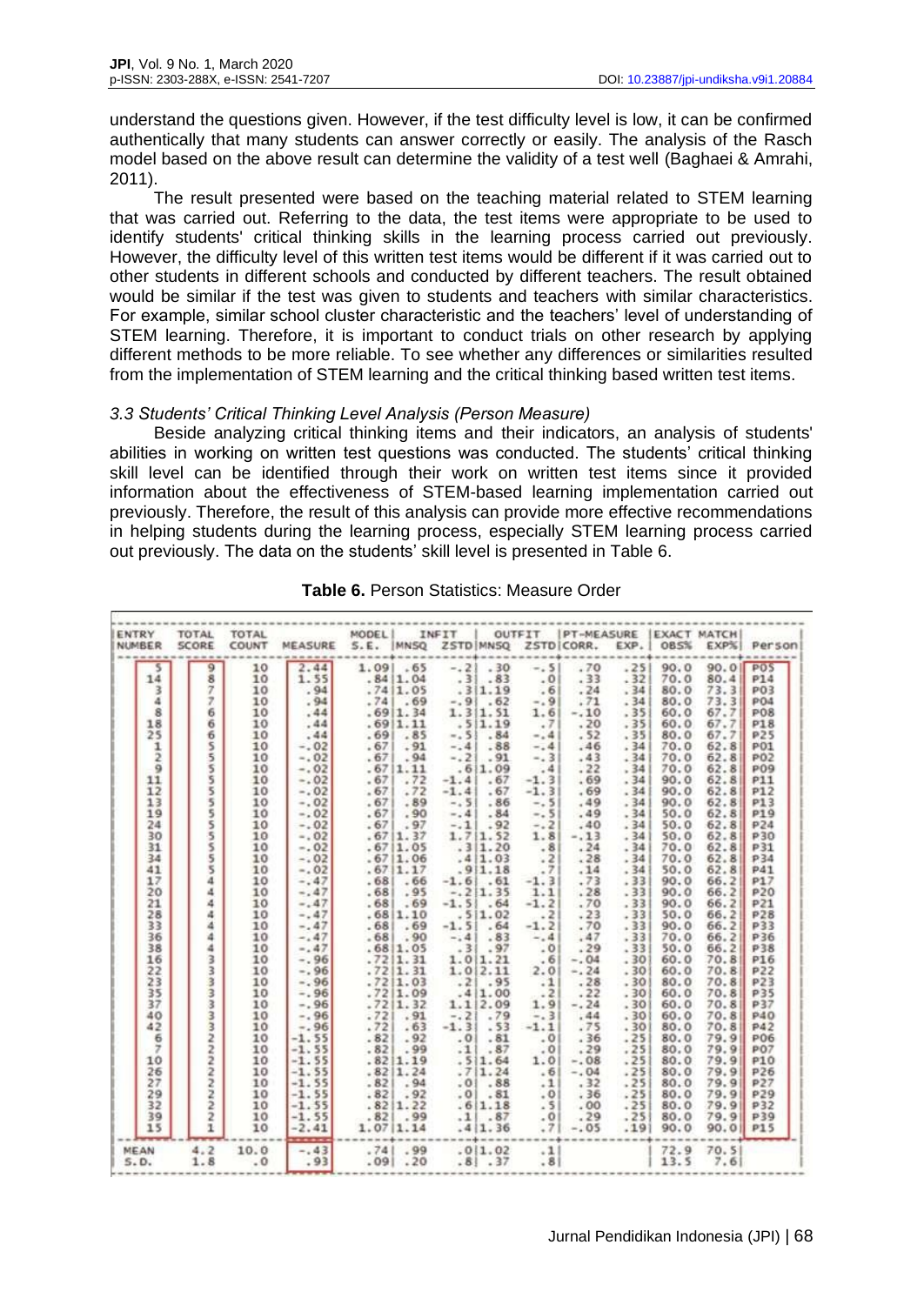The information of students' skill level categories can be seen from the standard deviation (SD) value and the starting point of the average logit person value (Sumintono & Widhiarso, 2015). Based on the results of the Rasch model through the use of Winsteps 3.75 there were three students' skill level categories, namely high, moderate, and low. The result of these categories was based on the SD value (standard deviation  $= 0.93$ ) and MEAN value (-0.43). Thus, the range of the category values are as followed: if the students' skill> SD (0.93) then they possessed high skill, if the SD (0.93) <students' skill <MEAN (-0.43) then they were categorized as moderate, If the students' skill <MEAN (-0.43) then they had low skill.

From the range aforementioned before, the students 'abilities can be described as follows: 1) high level skill category with 6 students by considering that the person measure with logit value of +2.44 (P05), logit value of +1.55 (P14) , logit value of +0.94 (P03, P04), and logit value +0.44 (P08, P18, P25); 2) moderate level skill category with 19 students for the person measure with logit value of -0.02 (P41, P34, P31, P30, P24, P19, P13, P12, P11, P9, P2, P1) and logit value of -0.47 (P38, P36, P33, P28, P21, P20, P17); 3) low level skill category with 16 students for the person measure with logit value of -0.96 (P42, P40, P37, P16, P22, P23, P25), logit value of -1.55 (P6, P7, P10, P26 , P27, P29, P32, P39) and logit value of -2.41 (P15).

Rasch model analysis was able to identify students' abilities so that they can be categorized into high, moderate or low level. The categories were specific to the results of the written test items given. The result of the test indicated that students' critical thinking skill after STEM-based learning implementation was mostly in moderate and low level. Only seven students who were in high category. Therefore, it can be concluded that the critical thinking based written test items provided optimum information when it was given to students with moderate and low abilities. Similar to the items' category, the determination of student categories using conventional analysis was based on the rank from the highest to the lowest. For example, high level students for 25%, moderate level students for 50% and low level students for 25% so that a normal curve can be obtained. Rasch analysis provided authentic result of students' level without showing percentages like in normal curve. However, if the percentage of these students' categories is close to or equal to the normal curve, it can be concluded that the students' abilities in the class were varied. This is also largely determined by the construction of the items given.

The results of Rasch analysis illustrated that the STEM-based learning carried out was only able to make 7 students out of 42 students (17%) in a high category. On the other hand, there were 19 students (45%) in moderate category and 16 students (38%) in low category. Thus, normal curve could not represent the students with high and low abilities. The data described that students with high skill were not balanced in number or percentage. Therefore, it could be verified that students' skill in learning needed to be improved, especially critical thinking skill.

The result of the Rasch analysis can also provide recommendation that based on the result of the critical thinking based written tests, STEM learning needed to optimize activities which can support and explore students' critical thinking skill. However, the result was only a recommendation and it will only work on STEM-based learning process done with critical thinking based written tests by using situation, time, conditions and respondents with STEM learning criteria.

## *3.4 The Analysis of Students' Critical Thinking Skill Suitability Level (Person Fit Order)*

After mapping the students' skill into high, moderate, and low level, an analysis was carried out to find the students' critical thinking skill suitability level by detecting students' response patterns in their written test. The result of this analysis was able to provide patterns of responses which are not suitable with students' answer based on their skill analyzed previously. Table 6 shows the data about the suitability level of students' skill to work on the critical thinking-based written test.

The criteria used to observe the suitability of students are similar with the criteria for checking the suitability of the item (outlier or misfit) (Bone et al, 2014), namely: 1) means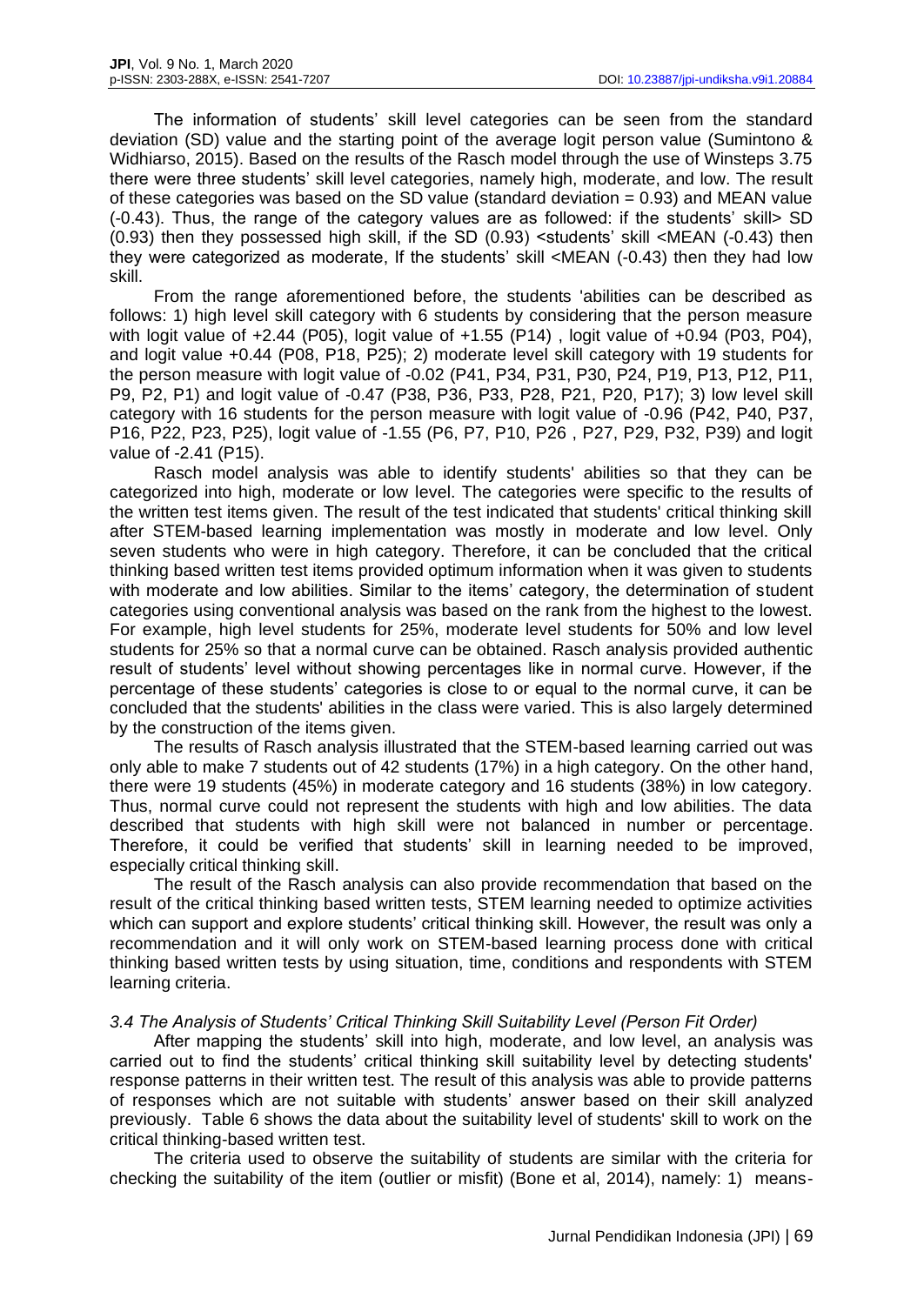square outfit value (MNSQ Outfit) received: 0.5 <MNSQ <1.5; 2) Outfit Z-Standard (Outfit ZSTD) value received: -2.0 <ZSTD <+2.0; 3) Point Measure Correlation (PT-Measure Corr) value: 0.4 <Pt-Measure Corr <0.85.

Based on the data in Table 7, the MNSQ score of student P22, P37, and P05 was not accepted, the ZSTD value of all students could be accepted, and the Pt-Measure Corr value of student P03, P06, P07, P08, P09, P10, P15, P17, P17, P18, P20, P22, P23, P27, P28, P29, P30, P31, P32, P34, P35, P37, P38, and P41 was not accepted. If the students' skill in the three criteria (MNSQ, ZSTD, and Pt. Measure Corr) was not fulfilled it can be confirmed that the skill was not suitable so it needed to be reviewed or there was a biased skill (Boone et al., 2014; Bond & Fox, 2015). Therefore, according to that statement, all the students' categories (high, moderate and low) analyzed had a suitability level that can be confirmed and was not beyond the reasonable limits of the patterns (high, moderate or low).

| ENTRY<br>NUMBER          | <b>TOTAL</b><br>SCORE           | <b>TOTAL</b><br>COUNT | MEASURE S.E. MNSQ | MODEL |            | INFIT           | ZSTD MNSQ                                 | OUTFIT   | PT-MEASURE<br>ZSTD CORR.                                     | EXP. | <b>EXACT MATCH</b><br>085% | EXP%  | Person     |
|--------------------------|---------------------------------|-----------------------|-------------------|-------|------------|-----------------|-------------------------------------------|----------|--------------------------------------------------------------|------|----------------------------|-------|------------|
| 22                       |                                 | 10                    | $-.96$            |       | .72 1.31   |                 | $1.0$ 2.11                                |          | $2.0 A-.24$                                                  | .301 | 60.0                       | 70.8  | P22        |
| 37                       | 3<br>2<br>2                     | 10                    | $-.96$            |       | .72 1.32   |                 | $1.1$ 2.09                                |          | $1.9 B-.24$                                                  | .301 | 60.0                       | 70.8  | P37        |
| 10                       |                                 | 10                    | $-1.55$           |       | .82 1.19   |                 | .5 1.64                                   |          | $1.0 C-.08$                                                  | .25  | 80.0                       | 79.9  | <b>P10</b> |
| 30                       |                                 | 10                    | $-.02$            |       | .67 1.37   |                 |                                           |          | $1.8 D-.13$                                                  | .34  | 50.0                       | 62.8  | P30        |
| 8                        | $\frac{5}{6}$                   |                       |                   |       |            |                 | $1.7$ 1.52<br>1.3 1.51                    |          |                                                              |      |                            |       | <b>P08</b> |
| 15                       |                                 | 10                    | .44<br>$-2.41$    |       | .69 1.34   |                 |                                           |          | $1.6 E-.10$                                                  | .351 | 60.0                       | 67.7  |            |
|                          |                                 | 10                    |                   |       | 1.07 1.14  |                 | .4 1.36                                   |          | $.7 F-.05$                                                   | .19  | 90.0                       | 90.0  | P15        |
| 20                       |                                 | 10                    | $-.47$            |       | $.68$ . 95 |                 | $-.2$ 1.35                                |          | 1.1 G.28                                                     | .331 | 90.0                       | 66.21 | P20        |
| 16                       |                                 | 10                    | $-.96$            |       | .72 1.31   |                 | $1.0$ $1.21$<br>$7$ $1.24$<br>$.6$ $1.18$ |          | $.6 H-.04$                                                   | .301 | 60.0                       | 70.8  | P16        |
| 26                       |                                 | 10                    | $-1.55$           |       | .82 1.24   |                 |                                           |          | $.6 I-.04$                                                   | .25  | 80.0                       | 79.9  | P26        |
| 32                       |                                 | 10                    | $-1.55$           |       | .82 1.22   |                 |                                           |          | .51.00                                                       | .251 | 80.0                       | 79.9  | P32        |
| 31                       |                                 | 10                    | $-.02$            |       | .67 1.05   |                 | .3 1.20                                   |          | .8 K.24                                                      | .34  | 70.0                       | 62.8  | P31        |
| $\overline{3}$           |                                 | 10                    | .94               |       | .74(1.05)  |                 | .3 1.19                                   |          |                                                              | .34  | 80.0                       | 73.3  | <b>P03</b> |
| 18                       |                                 | 10                    | .44               |       | .69 1.11   |                 | $.\frac{5}{9}$ 1.19                       |          | $.6 L.24$<br>.7 M .20                                        | .35  | 60.0                       | 67.7  | <b>P18</b> |
| 41                       |                                 | 10                    | $-.02$            |       | .67 1.17   |                 |                                           |          | .7 N.14                                                      | .34  | 50.0                       | 62.8  | P41        |
| $\overline{9}$           |                                 | 10                    | $-.02$            |       | .67 1.11   |                 | .6 1.09                                   | .4 0     | .22                                                          | .34  | 70.0                       | 62.8  | <b>P09</b> |
| 28                       |                                 | 10                    | $-.47$            |       | .68 1.10   |                 | .5 1.02                                   |          | .2 P.23                                                      | .331 | 50.0                       | 66.2  | P28        |
| 35                       |                                 | 10                    | $-.96$            |       | .72 1.09   |                 | .4 1.00                                   |          | .2 Q.22                                                      | .301 | 60.0                       | 70.8  | <b>P35</b> |
| 34                       |                                 | 10                    | $-.02$            |       | .67 1.06   |                 | .4 1.03                                   |          | .2 R.28                                                      | .34  | 70.0                       | 62.8  | P34        |
| 38                       |                                 | 10                    | $-.47$            |       | .68 1.05   |                 | $.3$ . 97                                 |          | .015.29                                                      | .331 | 50.0                       | 66.21 | <b>P38</b> |
| 14                       |                                 | 10                    | 1.55              |       | .84 1.04   | .3              | .83                                       |          | .0 T.33                                                      | .32  | 70.0                       | 80.4  | P14        |
| 23                       |                                 | 10                    | $-.96$            |       | .72 1.03   |                 | $.2$ .95                                  |          | .1 U.28                                                      | .301 | 80.0                       | 70.8  | P23        |
|                          |                                 |                       |                   |       |            |                 |                                           |          |                                                              |      |                            |       |            |
| $\overline{7}$           |                                 | 10                    | $-1.55$           | .82   | .99        | .1              | .87                                       |          | .0 u.29                                                      | .25  | 80.0                       | 79.9  | <b>P07</b> |
| 39                       |                                 | 10                    | $-1.55$           | .82   | .99        | .1              | .87                                       |          | .0 t.29                                                      | .25  | 80.0                       | 79.9  | P39        |
| 24                       |                                 | 10                    | $-.02$            | .67   | .97        | $-.1$           | .92                                       |          | $-.2$  s .40                                                 | .34  | 50.0                       | 62.8  | P24        |
| 27                       |                                 | 10                    | $-1.55$           | .82   | .94        | .0 <sub>1</sub> | .88                                       | .1 r     | .32                                                          | .25  | 80.0                       | 79.9  | P27        |
| $\overline{\mathbf{z}}$  |                                 | 10                    | $-.02$            | .67   | .94        | $-.2$           | .91                                       |          | $-.3 q.43$                                                   | .34  | 70.0                       | 62.8  | <b>P02</b> |
| $\overline{6}$           |                                 | 10                    | $-1.55$           | .82   | .92        | .0              | .81                                       |          | .0 p.36                                                      | .25  | 80.0                       | 79.9  | <b>P06</b> |
| 29                       |                                 | 10                    | $-1.55$           | .82   | .92        | .01             | .81                                       |          | .0 0.36                                                      | .25  | 80.0                       | 79.9  | P29        |
| $\mathbf{1}$             |                                 | 10                    | $-.02$            | .67   | .91        | $-.4$           | .88                                       |          | $-.4 n.46$                                                   | .34  | 70.0                       | 62.8  | <b>P01</b> |
| 40                       |                                 | 10                    | $-.96$            | .72   | .91        | $-.2$           | .79                                       | $-.3 m$  | .44                                                          | .30  | 60.0                       | 70.8  | P40        |
| 36                       |                                 | 10                    | $-.47$            | .68   | .90        | $-.4$           | .83                                       | $-.4 1$  | .47                                                          | .33  | 70.0                       | 66.2  | P36        |
| 19                       |                                 | 10                    | $-.02$            | .67   | .90        | $-.4$           | .84                                       |          | $-.5 k.49$                                                   | . 34 | 50.0                       | 62.8  | P19        |
| 13                       |                                 | 10                    | $-.02$            | .67   | .89        | $-.5$           | .86                                       | $-.511$  | .49                                                          | .34  | 90.0                       | 62.81 | <b>P13</b> |
| 25                       | 1432257655435483225225225225744 | 10                    | .44               | .69   | .85        | $-5$            | .84                                       | $-.4 1$  | .52                                                          | .35  | 80.0                       | 67.7  | P25        |
| 11                       |                                 | 10                    | $-.02$            | .67   | .72        | $-1.4$          | .67                                       |          | $-1.3 h.69$                                                  | .34  | 90.0                       | 62.8  | P11        |
| 12                       |                                 | 10                    | $-.02$            | .67   | .72        | $-1.4$          | .67                                       |          |                                                              | .34  | 90.0                       | 62.8  | P12        |
| $\sqrt{4}$               |                                 | 10                    | .94               | .74   | .69        | $-.9$           | .62                                       |          | $\begin{array}{c c} -1.3 & 9 & .69 \\ -.9 & .71 \end{array}$ | .34  | 80.0                       | 73.3  | <b>P04</b> |
| 21                       |                                 | 10                    | $-.47$            | .68   | .69        | $-1.5$          | .64                                       |          | $-1.2$  e.70                                                 | .33  | 90.0                       | 66.2  | <b>P21</b> |
| 33                       |                                 |                       | $-.47$            |       |            |                 |                                           |          |                                                              |      |                            |       |            |
| 17                       | $\ddot{4}$                      | 10                    |                   | .68   | .69        | $-1.5$          | .64                                       | $-1.2$ d | .70                                                          | .331 | 90.0                       | 66.2  | P33        |
|                          |                                 | 10                    | $-.47$            | .68   | .66        | $-1.6$          | .61                                       |          | $-1.3$   C .73                                               | .331 | 90.0                       | 66.2  | P17        |
| $\overline{\phantom{a}}$ | $\frac{9}{3}$                   | 10                    | 2.44              | 1.09  | .65        | $-.2$           | .30                                       |          | $-.5 b.70$                                                   | .251 | 90.0                       | 90.0  | <b>P05</b> |
| 42                       |                                 | 10                    | $-.96$            | .72   | .63        | $-1.3$          | .53                                       |          | $-1.1$   a.75                                                | .30  | 80.0                       | 70.8  | P42        |
| MEAN                     | 4.2                             | 10.0                  | $-.43$            | .74   | .99        |                 | .0 1.02                                   | .11      |                                                              |      | $72.9$<br>13.5             | 70.5  |            |
| S.D.                     | 1.8                             | .0                    | .93               |       | $.09$ . 20 |                 | .81.37                                    | .8       |                                                              |      |                            | 7.6   |            |

**Table 7.** Person Statistics: Misfit Order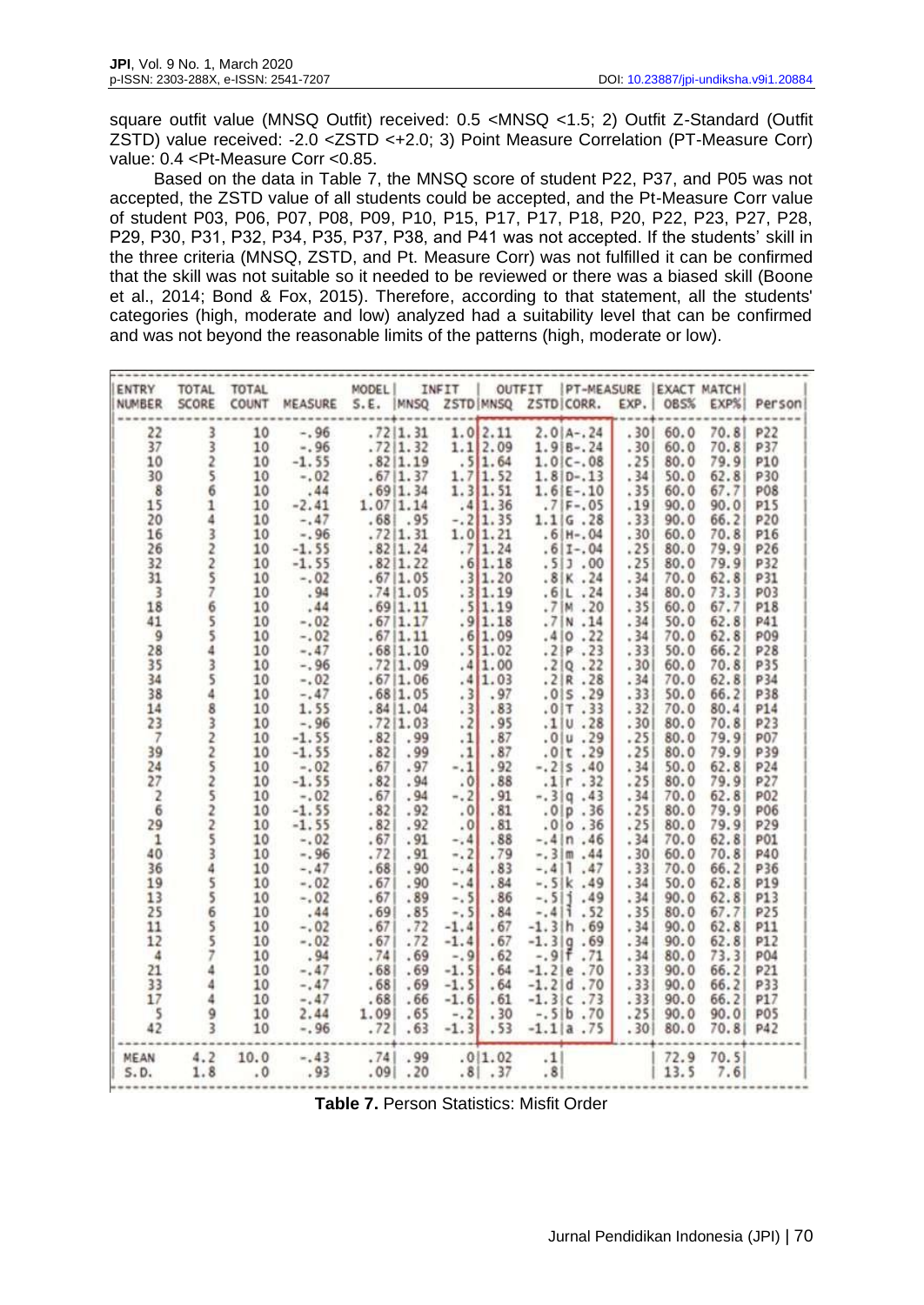An example of the students' responses to the written test analysis can be explained with a scalogram (Guttman Scale) in table 7. Student P22 had an unusual response pattern according to their skill level, where P22 student had a low skill level but was able to answer question no. 8 which had a high level of difficulty (tough). In addition, in answering questions with similar level of difficulty (very easy or item no. 03 & no. 04), student P22 do gave wrong answer to question no. 04 but answered question no.03 correctly. Based on the description, it can be seen that student P22 was guessing and student P22 was inaccurate in answering the questions. Another case was student P05 who had high level of skill and could answer the questions in order from the tough level (item no.02), difficult level (item no. 05, 06, 09, 10), easy level (item no. 01 and 07), and very easy level (item no. 03 and 04). This indicated that student P05 had the suitability to answer the critical thinking based written test.

|  | Table 8. Scalogram (Guttman Matrix) |  |  |
|--|-------------------------------------|--|--|
|--|-------------------------------------|--|--|

| ı<br>4317695028<br>5<br><b>POS</b><br>$+1111111110$<br>14<br>P14<br>$\rightarrow$ , , , , , , , , , , , , , , ,<br>з<br>$+1011110110$<br>PØ3<br>4<br>$+1111011100$<br>P84<br>+0011101110<br>8<br>PØ8<br>18<br>$+0111110010$<br>P18<br>25<br>$+1101110100$<br><b>P25</b><br>ı<br>$+1110100010$<br>PO1<br>$\mathbf{z}$<br>$+1110001010$<br>PØ2<br>$+1011000110$<br>9<br>P09<br>11<br>$+1111001000$<br>P11<br>12<br>$+1111000100$<br>P12<br>13<br>$+1111000010$<br>P13<br>19<br>$+1100111000$<br><b>P19</b><br>P24<br>24<br>$+1010101100$<br><b>P30</b><br>30<br>$+1001011001$<br>31<br>$*1110001001$<br>P31<br>$+1101000110$<br>P34<br>34<br>41<br>$+0011011100$<br><b>P41</b><br><b>P17</b><br>17<br>$+1111800000$<br>$+1110000001$<br>P2G<br>20<br>21<br>$+1110100000$<br>P21<br>28<br>$+0101101000$<br>P28<br>$+1110010000$<br>P33<br>33<br>36<br>$+1100001100$<br>P36<br>P38<br>38<br>$+1001101000$<br>$+0000111000$<br><b>P16</b><br>16<br>22<br>P22<br>$+0100001001$<br>23<br>P23<br>$+1000100100$<br>35<br><b>P35</b><br>$+0100010100$<br>$+0011000001$<br>いろプ<br>37<br>40<br>$+0110010000$<br><b>P40</b><br>42<br>$+1110000000$<br>P42<br>$+1000100000$<br>6<br>PO6<br>7<br>$+0100010000$<br>PØ7<br>10<br>$+0010000010$<br>P10<br>$+0000011000$<br>26<br><b>P26</b><br>27<br>P27<br>$+1000000100$<br>29<br>$+1000100000$<br><b>P29</b><br>$+0000110000$<br>32<br>P32<br>39<br>$+0100010000$<br>P39<br>15<br>$+0000000100$<br>P1S<br>ı | Person | Item       |  |
|---------------------------------------------------------------------------------------------------------------------------------------------------------------------------------------------------------------------------------------------------------------------------------------------------------------------------------------------------------------------------------------------------------------------------------------------------------------------------------------------------------------------------------------------------------------------------------------------------------------------------------------------------------------------------------------------------------------------------------------------------------------------------------------------------------------------------------------------------------------------------------------------------------------------------------------------------------------------------------------------------------------------------------------------------------------------------------------------------------------------------------------------------------------------------------------------------------------------------------------------------------------------------------------------------------------------------------------------------------------------------------------------------------------------------------------------|--------|------------|--|
|                                                                                                                                                                                                                                                                                                                                                                                                                                                                                                                                                                                                                                                                                                                                                                                                                                                                                                                                                                                                                                                                                                                                                                                                                                                                                                                                                                                                                                             |        |            |  |
|                                                                                                                                                                                                                                                                                                                                                                                                                                                                                                                                                                                                                                                                                                                                                                                                                                                                                                                                                                                                                                                                                                                                                                                                                                                                                                                                                                                                                                             |        |            |  |
|                                                                                                                                                                                                                                                                                                                                                                                                                                                                                                                                                                                                                                                                                                                                                                                                                                                                                                                                                                                                                                                                                                                                                                                                                                                                                                                                                                                                                                             |        |            |  |
|                                                                                                                                                                                                                                                                                                                                                                                                                                                                                                                                                                                                                                                                                                                                                                                                                                                                                                                                                                                                                                                                                                                                                                                                                                                                                                                                                                                                                                             |        |            |  |
|                                                                                                                                                                                                                                                                                                                                                                                                                                                                                                                                                                                                                                                                                                                                                                                                                                                                                                                                                                                                                                                                                                                                                                                                                                                                                                                                                                                                                                             |        |            |  |
|                                                                                                                                                                                                                                                                                                                                                                                                                                                                                                                                                                                                                                                                                                                                                                                                                                                                                                                                                                                                                                                                                                                                                                                                                                                                                                                                                                                                                                             |        |            |  |
|                                                                                                                                                                                                                                                                                                                                                                                                                                                                                                                                                                                                                                                                                                                                                                                                                                                                                                                                                                                                                                                                                                                                                                                                                                                                                                                                                                                                                                             |        |            |  |
|                                                                                                                                                                                                                                                                                                                                                                                                                                                                                                                                                                                                                                                                                                                                                                                                                                                                                                                                                                                                                                                                                                                                                                                                                                                                                                                                                                                                                                             |        |            |  |
|                                                                                                                                                                                                                                                                                                                                                                                                                                                                                                                                                                                                                                                                                                                                                                                                                                                                                                                                                                                                                                                                                                                                                                                                                                                                                                                                                                                                                                             |        |            |  |
|                                                                                                                                                                                                                                                                                                                                                                                                                                                                                                                                                                                                                                                                                                                                                                                                                                                                                                                                                                                                                                                                                                                                                                                                                                                                                                                                                                                                                                             |        |            |  |
|                                                                                                                                                                                                                                                                                                                                                                                                                                                                                                                                                                                                                                                                                                                                                                                                                                                                                                                                                                                                                                                                                                                                                                                                                                                                                                                                                                                                                                             |        |            |  |
|                                                                                                                                                                                                                                                                                                                                                                                                                                                                                                                                                                                                                                                                                                                                                                                                                                                                                                                                                                                                                                                                                                                                                                                                                                                                                                                                                                                                                                             |        |            |  |
|                                                                                                                                                                                                                                                                                                                                                                                                                                                                                                                                                                                                                                                                                                                                                                                                                                                                                                                                                                                                                                                                                                                                                                                                                                                                                                                                                                                                                                             |        |            |  |
|                                                                                                                                                                                                                                                                                                                                                                                                                                                                                                                                                                                                                                                                                                                                                                                                                                                                                                                                                                                                                                                                                                                                                                                                                                                                                                                                                                                                                                             |        |            |  |
|                                                                                                                                                                                                                                                                                                                                                                                                                                                                                                                                                                                                                                                                                                                                                                                                                                                                                                                                                                                                                                                                                                                                                                                                                                                                                                                                                                                                                                             |        |            |  |
|                                                                                                                                                                                                                                                                                                                                                                                                                                                                                                                                                                                                                                                                                                                                                                                                                                                                                                                                                                                                                                                                                                                                                                                                                                                                                                                                                                                                                                             |        |            |  |
|                                                                                                                                                                                                                                                                                                                                                                                                                                                                                                                                                                                                                                                                                                                                                                                                                                                                                                                                                                                                                                                                                                                                                                                                                                                                                                                                                                                                                                             |        |            |  |
|                                                                                                                                                                                                                                                                                                                                                                                                                                                                                                                                                                                                                                                                                                                                                                                                                                                                                                                                                                                                                                                                                                                                                                                                                                                                                                                                                                                                                                             |        |            |  |
|                                                                                                                                                                                                                                                                                                                                                                                                                                                                                                                                                                                                                                                                                                                                                                                                                                                                                                                                                                                                                                                                                                                                                                                                                                                                                                                                                                                                                                             |        |            |  |
|                                                                                                                                                                                                                                                                                                                                                                                                                                                                                                                                                                                                                                                                                                                                                                                                                                                                                                                                                                                                                                                                                                                                                                                                                                                                                                                                                                                                                                             |        |            |  |
|                                                                                                                                                                                                                                                                                                                                                                                                                                                                                                                                                                                                                                                                                                                                                                                                                                                                                                                                                                                                                                                                                                                                                                                                                                                                                                                                                                                                                                             |        |            |  |
|                                                                                                                                                                                                                                                                                                                                                                                                                                                                                                                                                                                                                                                                                                                                                                                                                                                                                                                                                                                                                                                                                                                                                                                                                                                                                                                                                                                                                                             |        |            |  |
|                                                                                                                                                                                                                                                                                                                                                                                                                                                                                                                                                                                                                                                                                                                                                                                                                                                                                                                                                                                                                                                                                                                                                                                                                                                                                                                                                                                                                                             |        |            |  |
|                                                                                                                                                                                                                                                                                                                                                                                                                                                                                                                                                                                                                                                                                                                                                                                                                                                                                                                                                                                                                                                                                                                                                                                                                                                                                                                                                                                                                                             |        |            |  |
|                                                                                                                                                                                                                                                                                                                                                                                                                                                                                                                                                                                                                                                                                                                                                                                                                                                                                                                                                                                                                                                                                                                                                                                                                                                                                                                                                                                                                                             |        |            |  |
|                                                                                                                                                                                                                                                                                                                                                                                                                                                                                                                                                                                                                                                                                                                                                                                                                                                                                                                                                                                                                                                                                                                                                                                                                                                                                                                                                                                                                                             |        |            |  |
|                                                                                                                                                                                                                                                                                                                                                                                                                                                                                                                                                                                                                                                                                                                                                                                                                                                                                                                                                                                                                                                                                                                                                                                                                                                                                                                                                                                                                                             |        |            |  |
|                                                                                                                                                                                                                                                                                                                                                                                                                                                                                                                                                                                                                                                                                                                                                                                                                                                                                                                                                                                                                                                                                                                                                                                                                                                                                                                                                                                                                                             |        |            |  |
|                                                                                                                                                                                                                                                                                                                                                                                                                                                                                                                                                                                                                                                                                                                                                                                                                                                                                                                                                                                                                                                                                                                                                                                                                                                                                                                                                                                                                                             |        |            |  |
|                                                                                                                                                                                                                                                                                                                                                                                                                                                                                                                                                                                                                                                                                                                                                                                                                                                                                                                                                                                                                                                                                                                                                                                                                                                                                                                                                                                                                                             |        |            |  |
|                                                                                                                                                                                                                                                                                                                                                                                                                                                                                                                                                                                                                                                                                                                                                                                                                                                                                                                                                                                                                                                                                                                                                                                                                                                                                                                                                                                                                                             |        |            |  |
|                                                                                                                                                                                                                                                                                                                                                                                                                                                                                                                                                                                                                                                                                                                                                                                                                                                                                                                                                                                                                                                                                                                                                                                                                                                                                                                                                                                                                                             |        |            |  |
|                                                                                                                                                                                                                                                                                                                                                                                                                                                                                                                                                                                                                                                                                                                                                                                                                                                                                                                                                                                                                                                                                                                                                                                                                                                                                                                                                                                                                                             |        |            |  |
|                                                                                                                                                                                                                                                                                                                                                                                                                                                                                                                                                                                                                                                                                                                                                                                                                                                                                                                                                                                                                                                                                                                                                                                                                                                                                                                                                                                                                                             |        |            |  |
|                                                                                                                                                                                                                                                                                                                                                                                                                                                                                                                                                                                                                                                                                                                                                                                                                                                                                                                                                                                                                                                                                                                                                                                                                                                                                                                                                                                                                                             |        |            |  |
|                                                                                                                                                                                                                                                                                                                                                                                                                                                                                                                                                                                                                                                                                                                                                                                                                                                                                                                                                                                                                                                                                                                                                                                                                                                                                                                                                                                                                                             |        |            |  |
|                                                                                                                                                                                                                                                                                                                                                                                                                                                                                                                                                                                                                                                                                                                                                                                                                                                                                                                                                                                                                                                                                                                                                                                                                                                                                                                                                                                                                                             |        |            |  |
|                                                                                                                                                                                                                                                                                                                                                                                                                                                                                                                                                                                                                                                                                                                                                                                                                                                                                                                                                                                                                                                                                                                                                                                                                                                                                                                                                                                                                                             |        |            |  |
|                                                                                                                                                                                                                                                                                                                                                                                                                                                                                                                                                                                                                                                                                                                                                                                                                                                                                                                                                                                                                                                                                                                                                                                                                                                                                                                                                                                                                                             |        |            |  |
|                                                                                                                                                                                                                                                                                                                                                                                                                                                                                                                                                                                                                                                                                                                                                                                                                                                                                                                                                                                                                                                                                                                                                                                                                                                                                                                                                                                                                                             |        |            |  |
|                                                                                                                                                                                                                                                                                                                                                                                                                                                                                                                                                                                                                                                                                                                                                                                                                                                                                                                                                                                                                                                                                                                                                                                                                                                                                                                                                                                                                                             |        |            |  |
|                                                                                                                                                                                                                                                                                                                                                                                                                                                                                                                                                                                                                                                                                                                                                                                                                                                                                                                                                                                                                                                                                                                                                                                                                                                                                                                                                                                                                                             |        |            |  |
|                                                                                                                                                                                                                                                                                                                                                                                                                                                                                                                                                                                                                                                                                                                                                                                                                                                                                                                                                                                                                                                                                                                                                                                                                                                                                                                                                                                                                                             |        |            |  |
|                                                                                                                                                                                                                                                                                                                                                                                                                                                                                                                                                                                                                                                                                                                                                                                                                                                                                                                                                                                                                                                                                                                                                                                                                                                                                                                                                                                                                                             |        |            |  |
|                                                                                                                                                                                                                                                                                                                                                                                                                                                                                                                                                                                                                                                                                                                                                                                                                                                                                                                                                                                                                                                                                                                                                                                                                                                                                                                                                                                                                                             |        |            |  |
|                                                                                                                                                                                                                                                                                                                                                                                                                                                                                                                                                                                                                                                                                                                                                                                                                                                                                                                                                                                                                                                                                                                                                                                                                                                                                                                                                                                                                                             |        |            |  |
|                                                                                                                                                                                                                                                                                                                                                                                                                                                                                                                                                                                                                                                                                                                                                                                                                                                                                                                                                                                                                                                                                                                                                                                                                                                                                                                                                                                                                                             |        | 4317695028 |  |

The analysis using the Rasch Model in Table 7 was used to determine the suitability of students' responses of the critical thinking based written test. On the other hand, the result presented in Table 8 was used to identify the direct causes of response patterns that are suitable or not with the students' critical thinking based written tests. For example, student P05 had the best response suitability. This student was able to work on problems ranging from the easiest item (I4) to toughest item (I2) in the correct sequence. This signified that these students had more authentic suitability of the skill. It is different from student P15. This student could only work on item I10 which was more difficult compared to item I4 to I5. Therefore, this student's answer for I10 was accidentally correct as student P15 only predict the answer. The student P15 did not understand the concept. Another example which was commonly found can be seen from student P22. This student did not have a consistent skill. The questions were answered randomly. Student P22 answered correctly item I3 which was in very easy level, item I5 which was in difficult level and item I8 in tough level, while the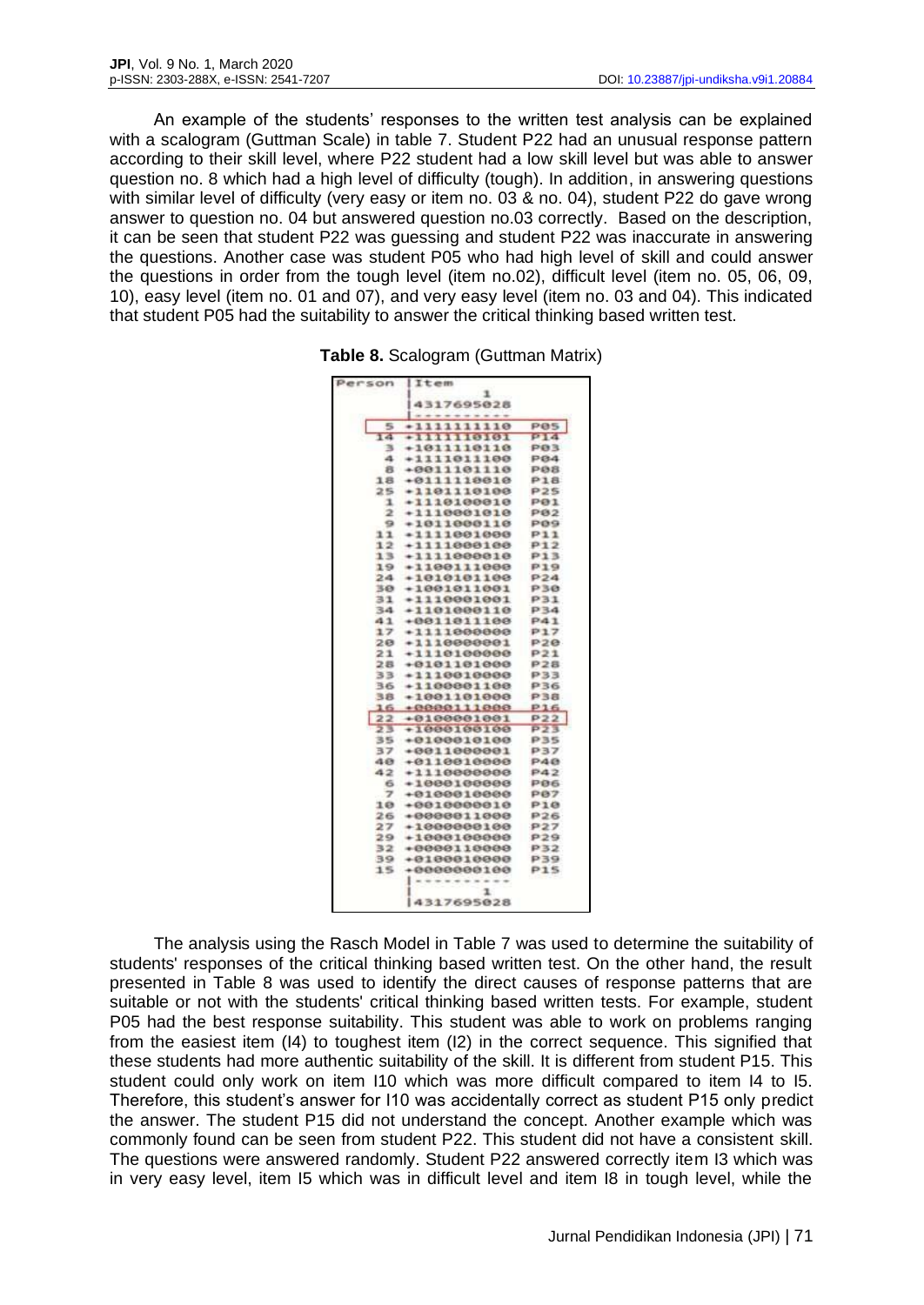other items were answered incorrectly. It can be assumed that the student with this pattern did not have full understanding of the concepts they have learned. It could be predicted that this student's correct answer on difficult and tough items was only a coincidence.

The result of this data can provide information to the teachers to identify the students' skill and suitability in developing critical thinking skill during STEM-based learning process. Thus, the result provided a recommendation to those who implement the learning to implement STEM-based learning effectively by giving closer attention to students who have inappropriate skill and to improve the students who still have low critical thinking skill. The analysis of this scalogram can further be used by the teachers as the executor of STEMbased learning to describe what the students had acquired from the test results.

The Rasch model analysis had provided comprehensive information about data processing based on students' responses on the critical thinking based written test. Furthermore, the test items' level of difficulty with its indicators for STEM learning could be identified. These results illustrated that the items had been constructed were able to describe the students' skill patterns and their suitability. However, the result of the Rasch Model analysis was more specific to provide a comprehensive picture of STEM learning conducted at that time. The result of the Rasch model analysis could be different or similar depending on the conditions and the learning situations, such as the students' characteristics and the implementation of STEM-based learning in certain classrooms or schools. Nevertheless, the Rasch Model analysis process can be used by teachers in schools to make a comprehensive identification of the learning process connected to the students' responses in the written test

Determining the reliability of tests in classical analysis usually uses raw score intervals which comparison is not clear such as in counting with KR-20 formulation. Therefore, there are extreme scores often included in the reliability test. However, the extreme scores do not have an error variance which make it possible to question the reliability of the test (Boone & Scantlebury, 2006). Thus, classical test theory can have a single standard measurement error. The Rasch measurement for each item and each called as error. If a very large or small percentage of students answered the item correctly, this resulted in a greater error than the items targeted for the average level students (Baghaei & Amrahi, 2011).

# **4. Conclusion and Suggestions**

A comprehensive picture has been presented from the result of the Rasch Model Analysis regarding the items' difficulty and the students' skill measured using critical thinking aspects in STEM-based learning. The distribution of the items from the Rasch Model analysis based on critical thinking indicators resulted on four categories, namely tough, difficult, easy and very easy. The test items indicated that they had various degrees of difficulty for diverse students' abilities (high, moderate and low). Therefore, the test items were suitable to be used in STEM-based learning. On the other hand, the students' critical thinking skill levels in STEM-based learning were generally in the moderate and low categories. Thus, the result of the Rasch Model analysis provided the students' level of suitability which implied that students with low abilities should be assisted more. Moreover, the result of the Rasch model analysis could also be used as a reflection and recommendation for teachers since they are the executor. This is intended to improve the learning process. Last, the Rasch model analysis of the test result can be used by teachers to identify the constructed items quality and the students' abilities resulted from the learning process in school.

## **Acknowledgement**

The authors would like to deliver the greatest gratitude to LPPM Universitas Pendidikan Indonesia for the financial support in publishing the article. The number of research grant funding contract is Number: 5493 / UN40 / KP / 2019 dated on May 28, 2019.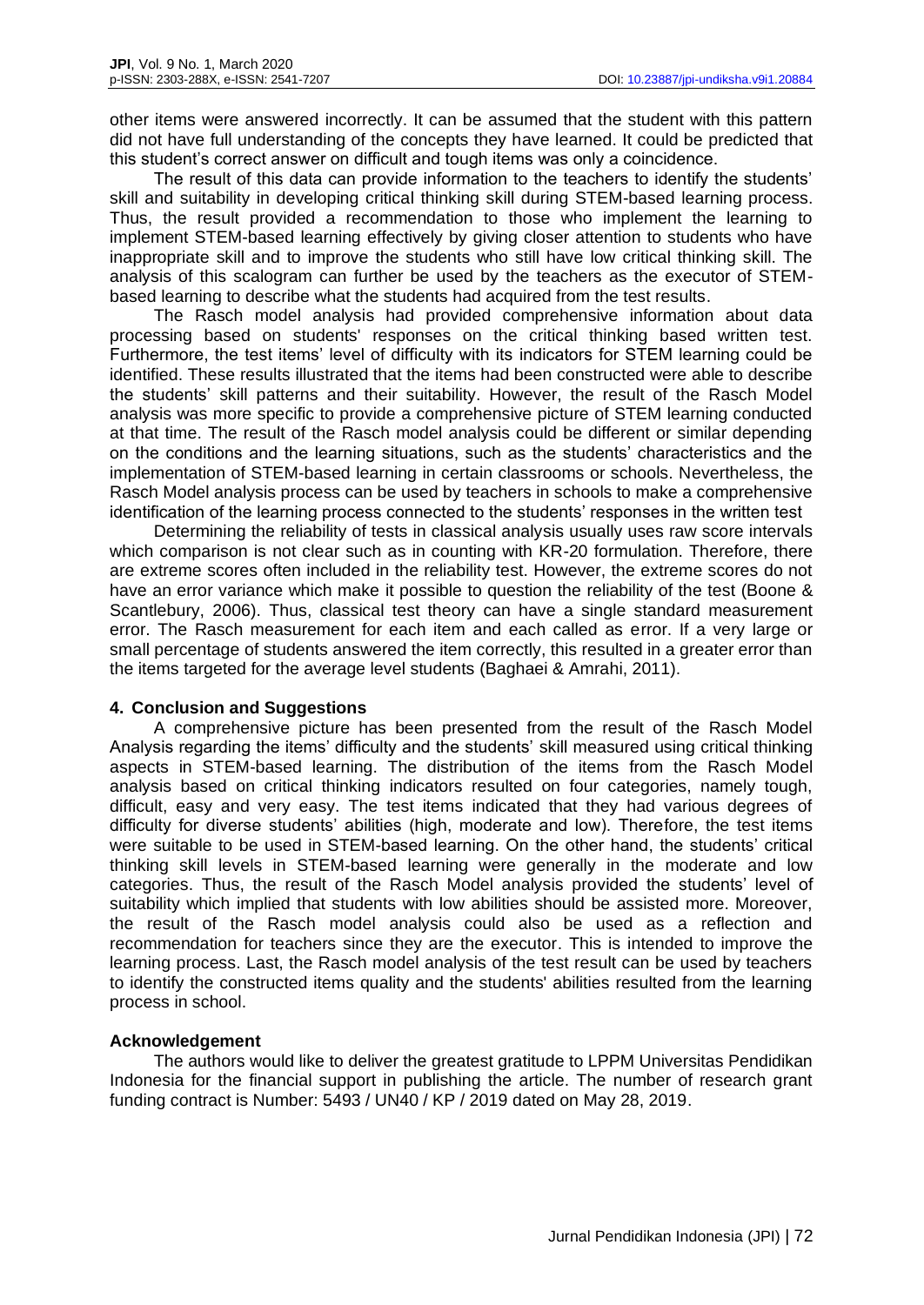## **References**

- Andrich, D. (1981). Book Review : Probabilistic Models for Some Intelligence and Attainment Tests (expanded edition. *Applied Psychological Measurement*, *5*(4), 545–550. https://doi.org/10.1177/014662168100500413
- Arikunto, S. (2012). *Dasar-Dasar Evaluasi Pendidikan* (kedua). Bumi Aksara.
- Assaraf, O. B. Z., & Orion, N. (2010). System thinking skills at the elementary school level. *Journal of Research in Science Teaching*, *47*(5), 540–563. https://doi.org/10.1002/tea.20351
- Baghaei, P., & Amrahi, N. (2011). The effects of the number of options on the psychometric characteristics of multiple choice items. *Psychological Test and Assessment Modeling*, *53*(2), 192–211.
- Barnhart, T., & van Es, E. (2015). Studying teacher noticing: EXAMINING the relationship among pre-service science teachers' ability to attend, analyze and respond to student thinking. *Teaching and Teacher Education*, *45*, 83–93. https://doi.org/10.1016/j.tate.2014.09.005
- Bezanilla, M. J., Fernández-Nogueira, D., Poblete, M., & Galindo-Domínguez, H. (2019). Methodologies for teaching-learning critical thinking in higher education: The teacher's view. *Thinking Skills and Creativity*, *33*(February), 100584. https://doi.org/10.1016/j.tsc.2019.100584
- Blackley, S., & Howell, J. (2015). A STEM narrative: 15 years in the making. *Australian Journal of Teacher Education*, *40*(7), 102–112. https://doi.org/10.14221/ajte.2015v40n7.8
- Bond, T. G., & Fox, C. M. (2015). Applying the Rasch Model. In *Taylor & Francis*. https://doi.org/10.4324/9781410614575
- Boone, W. J., & Scantlebury, K. (2006). The role of rasch analysis when conducting science education research utilizing multiple-choice tests. *Science Education*, *90*(2), 253–269. https://doi.org/10.1002/sce.20106
- Boone, W. J., Yale, M. S., & Staver, J. R. (2014). Rasch analysis in the human sciences. In *Rasch Analysis in the Human Sciences*. https://doi.org/10.1007/978-94-007-6857-4
- Burrows, A., & Slater, T. (2015). A proposed integrated STEM framework for contemporary teacher preparation. *Teacher Education & Practice*, *28*(2/3), 318–331.
- Fahmina, S. S., Masykuri, M., Ramadhani, D. G., & Yamtinah, S. (2019). Content validity uses Rasch model on computerized testlet instrument to measure chemical literacy capabilities. *AIP Conference Proceedings*, *2194*(December). https://doi.org/10.1063/1.5139755
- Fisher, A. (2011). *Critical Thinking: An Introduction* (Second). Cambrige University Press.
- Goodwin, L. D., & Leech, N. L. (2003). The Meaning of Validity in the New Standards for Educational and Psychological Testing: Implications for Measurement Courses. *Measurement and Evaluation in Counseling and Development*, *36*(3), 181–191. https://doi.org/10.1080/07481756.2003.11909741
- Honey, M. A., Pearson, G., & Schweingruber, H. (2014). STEM integration in K-12 education: status, prospects, and an agenda for research. In *STEM Integration in K-12 Education: Status, Prospects, and an Agenda for Research*. https://doi.org/10.17226/18612
- Hugerat, M., & Kortam, N. (2014). Improving higher order thinking skills among freshmen by teaching science through inquiry. *Eurasia Journal of Mathematics, Science and Technology Education*, *10*(5), 447–454. https://doi.org/10.12973/eurasia.2014.1107a
- Kay, K., & Greenhill, V. (2011). Bringing Schools into the 21st Century. *Bringing Schools into the 21st Century*, 41–65. https://doi.org/10.1007/978-94-007-0268-4
- Kek, M. Y. C. A., & Huijser, H. (2011). The power of problem-based learning in developing critical thinking skills: Preparing students for tomorrow's digital futures in today's classrooms. *Higher Education Research and Development*, *30*(3), 329–341. https://doi.org/10.1080/07294360.2010.501074